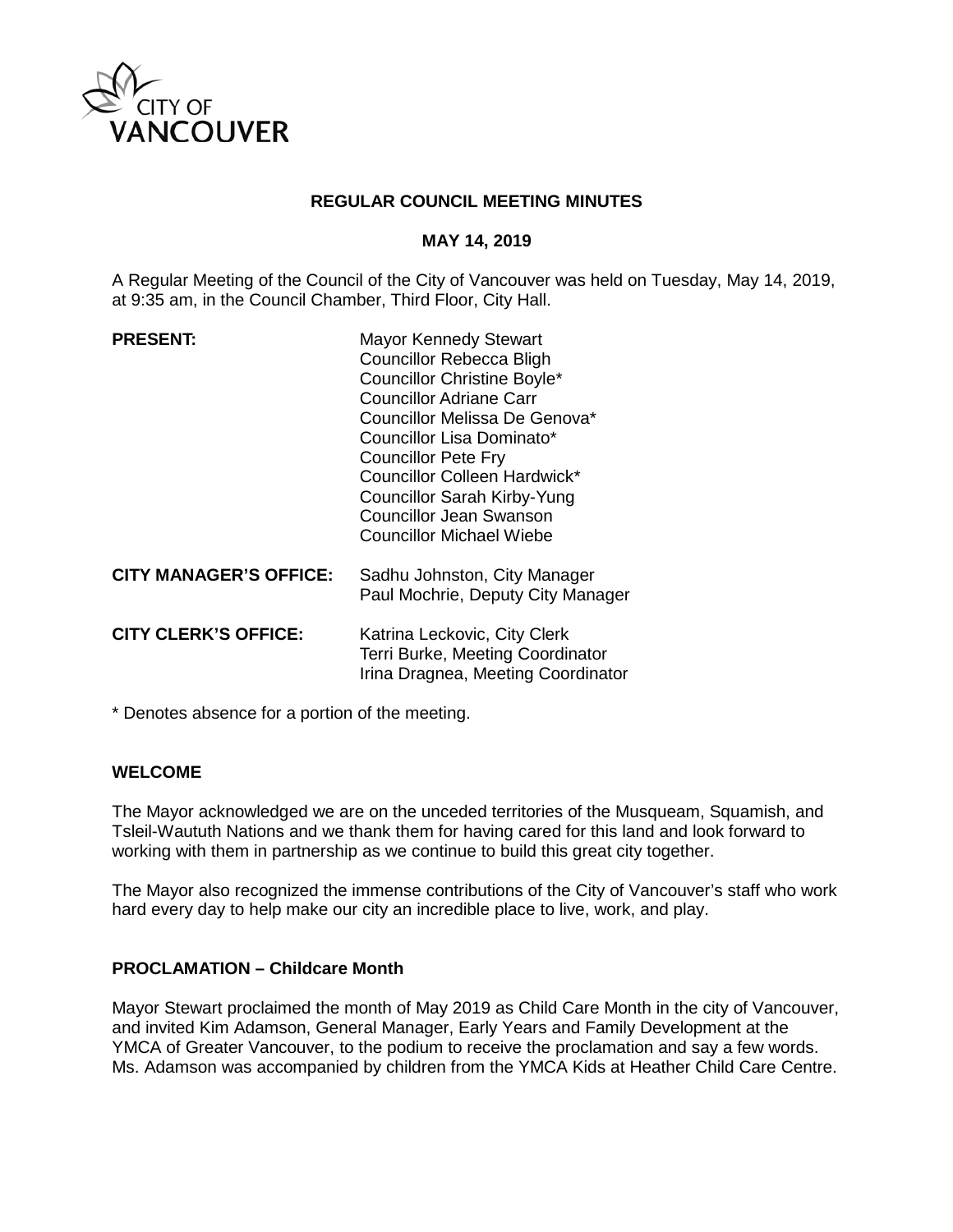#### **IN CAMERA MEETING**

MOVED by Councillor Wiebe SECONDED by Councillor Carr

> A. THAT Council will go into meetings later this week which are closed to the public, pursuant to Section 165.2(1) of the *Vancouver Charter*, to discuss matters related to paragraphs:

(a) personal information about an identifiable individual who holds or is being considered for a position as an officer, employee or agent of the city or another position appointed by the city;

(b) personal information about an identifiable individual who is being considered for an award or honour, or who has offered to provide a gift to the city on condition of anonymity;

(e) the acquisition, disposition or expropriation of land or improvements, if the Council considers that disclosure could reasonably be expected to harm the interests of the city;

(i) the receipt of advice that is subject to solicitor-client privilege, including communications necessary for that purpose;

(k) negotiations and related discussions respecting the proposed provision of an activity, work or facility that are at their preliminary stages and that, in the view of the Council, could reasonably be expected to harm the interests of the city if they were held in public.

B. THAT Council will go into a meeting on May 27, 2019, which is closed to the public, pursuant to Section 165.2(1) of the *Vancouver Charter*, to discuss matters related to paragraphs:

(c) labour relations or other employee relations;

(k) negotiations and related discussions respecting the proposed provision of an activity, work or facility that are at their preliminary stages and that, in the view of the Council, could reasonably be expected to harm the interests of the city if they were held in public.

CARRIED UNANIMOUSLY (Councillor Dominato absent for the vote)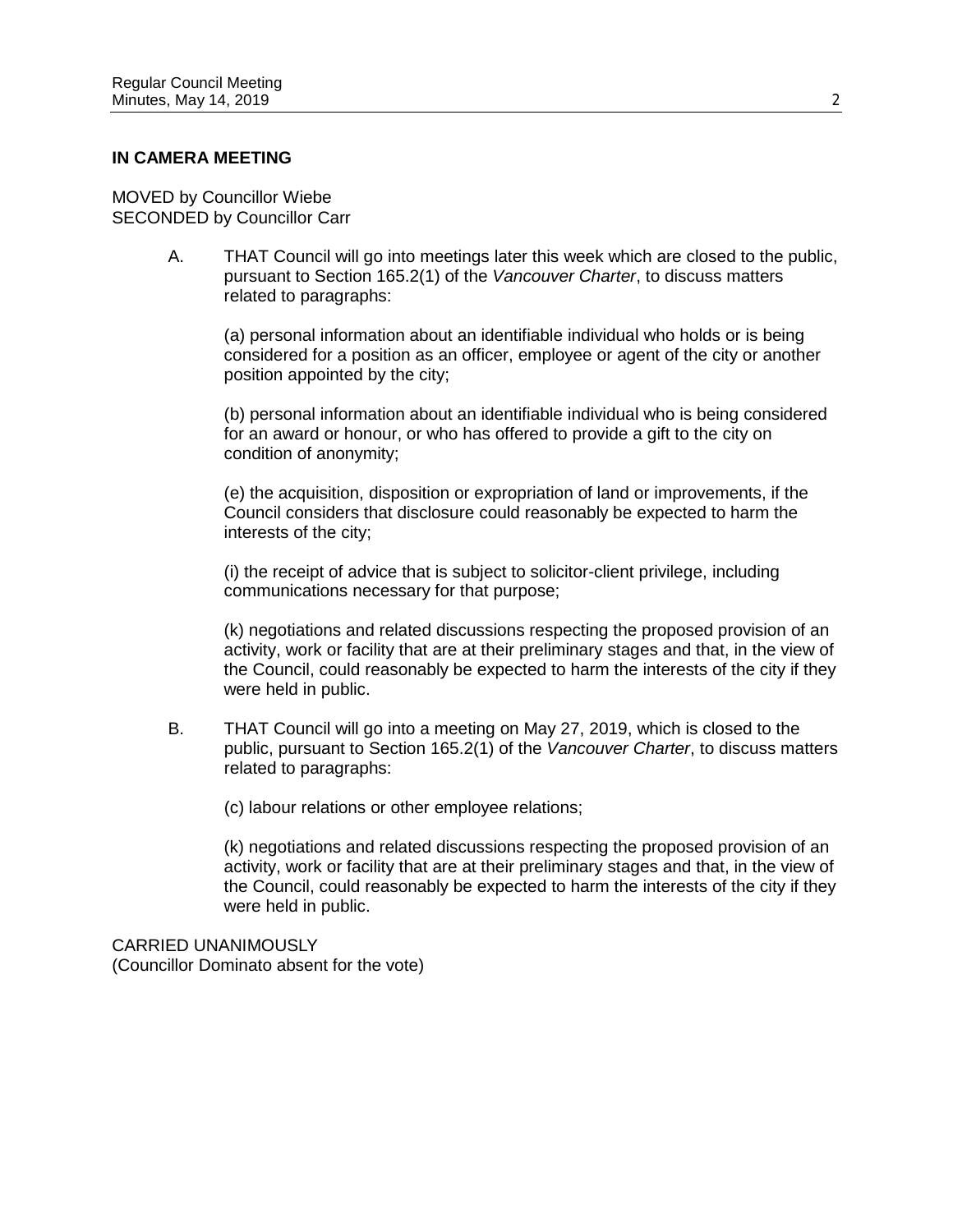### **ADOPTION OF MINUTES**

### **1. Regular Council – April 23, 2019**

MOVED by Councillor Carr SECONDED by Councillor Boyle

THAT the Minutes of the Regular Council meeting of April 23, 2019, be approved.

CARRIED UNANIMOUSLY (Councillor Dominato absent for the vote)

## **2. Regular Council (City Finance and Services) – April 24 and 29, 2019**

MOVED by Councillor De Genova SECONDED by Councillor Carr

> THAT the Minutes of the Regular Council meeting following the Standing Committee on City Finance and Services meeting of April 24 and 29, 2019, be approved.

CARRIED UNANIMOUSLY (Councillor Dominato absent for the vote)

## **MATTERS ADOPTED ON CONSENT**

At the March 13, 2019, City Finance and Services Standing Committee meeting, Council agreed to consider suspending and varying certain provisions in the Procedure By-law for the Regular Council and Standing Committee meetings during April and May as part of the Council meeting procedures pilot project. The motions below are a result of those changes.

The Mayor noted requests to speak to Administrative Report 5 had been received.

*\* \* \* \* \**

MOVED by Councillor Carr SECONDED by Councillor Wiebe

> THAT under Section 6.8 of the Procedure By-law, Council suspend rule 13.7 of the Procedure By-law, to allow public delegation's permission to speak.

CARRIED UNANIMOUSLY AND BY THE REQUIRED MAJORITY

\* \* \* \* \*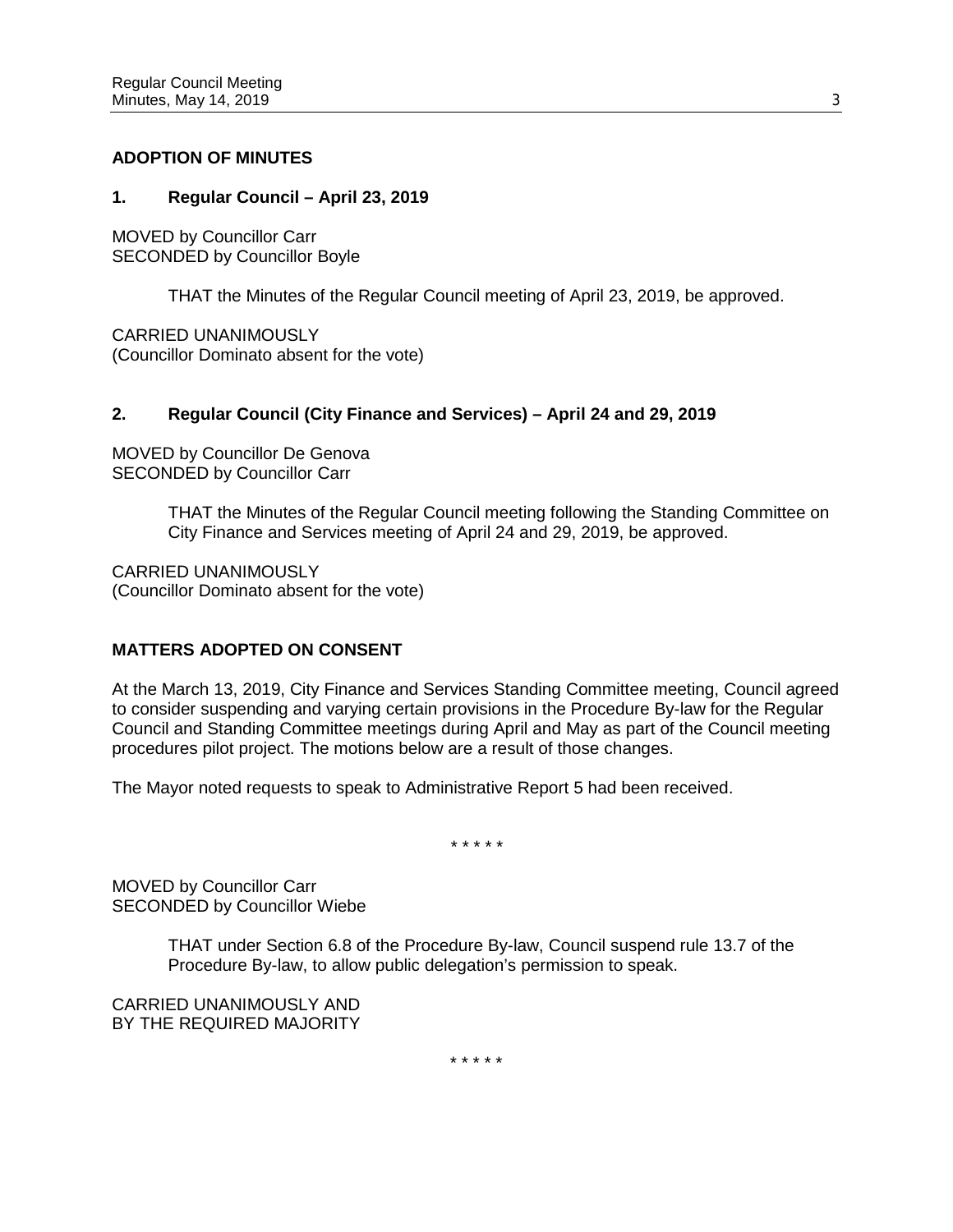MOVED by Councillor Kirby-Yung SECONDED by Councillor Bligh

> THAT under Section 6.8 of the Procedure By-law, Council suspend rule 13.8 of the Procedure By-law, to allow members of the public to speak up to three minutes;

FURTHER THAT under Section 6.8 of the Procedure By-law, Council suspend rule 13.9 of the Procedure By-law, to allow Council members up to three minutes for questions and answers of public speakers.

CARRIED UNANIMOUSLY AND BY THE REQUIRED MAJORITY

*\* \* \* \* \**

MOVED by Councillor De Genova SECONDED by Councillor Bligh

> THAT Council adopt Administrative Report 2 and Policy Reports 1 and 3 to 5, on consent.

CARRIED UNANIMOUSLY

## **REPORT REFERENCE**

## **1. May is Childcare Month – Childcare Update and Celebration**

Sandra Singh, General Manager, Arts, Culture and Community Services, and Catherine Buckham, Senior Social Planner, provided an update on Childcare, including the City's role, policy and research, space creation and regulation, funding, and partnerships.

Professor Susan Herrington, Chair of UBC's School of Landscape Architecture, provided a presentation on research on "Outdoor Play Spaces at Childcare Centres".

Ms. Singh, Ms. Buckham, and Professor Herrington, along with Mary Clare Zak, Managing Director, Social Policy and Projects Division, and Mark Pickersgill, Social Planner, responded to questions.

## **UNFINISHED BUSINESS**

## **1. Review of SNC-Lavalin Relationship with the City of Vancouver**

On April 23, 2019, Vancouver City Council referred this matter to the Standing Committee on City Finance and Services meeting on April 24, 2019, in order to hear from speakers. Subsequently, on April 24, 2019, Council heard from speakers and referred debate and decision on the matter to the Regular Council meeting following the Standing Committee meeting, as Unfinished Business.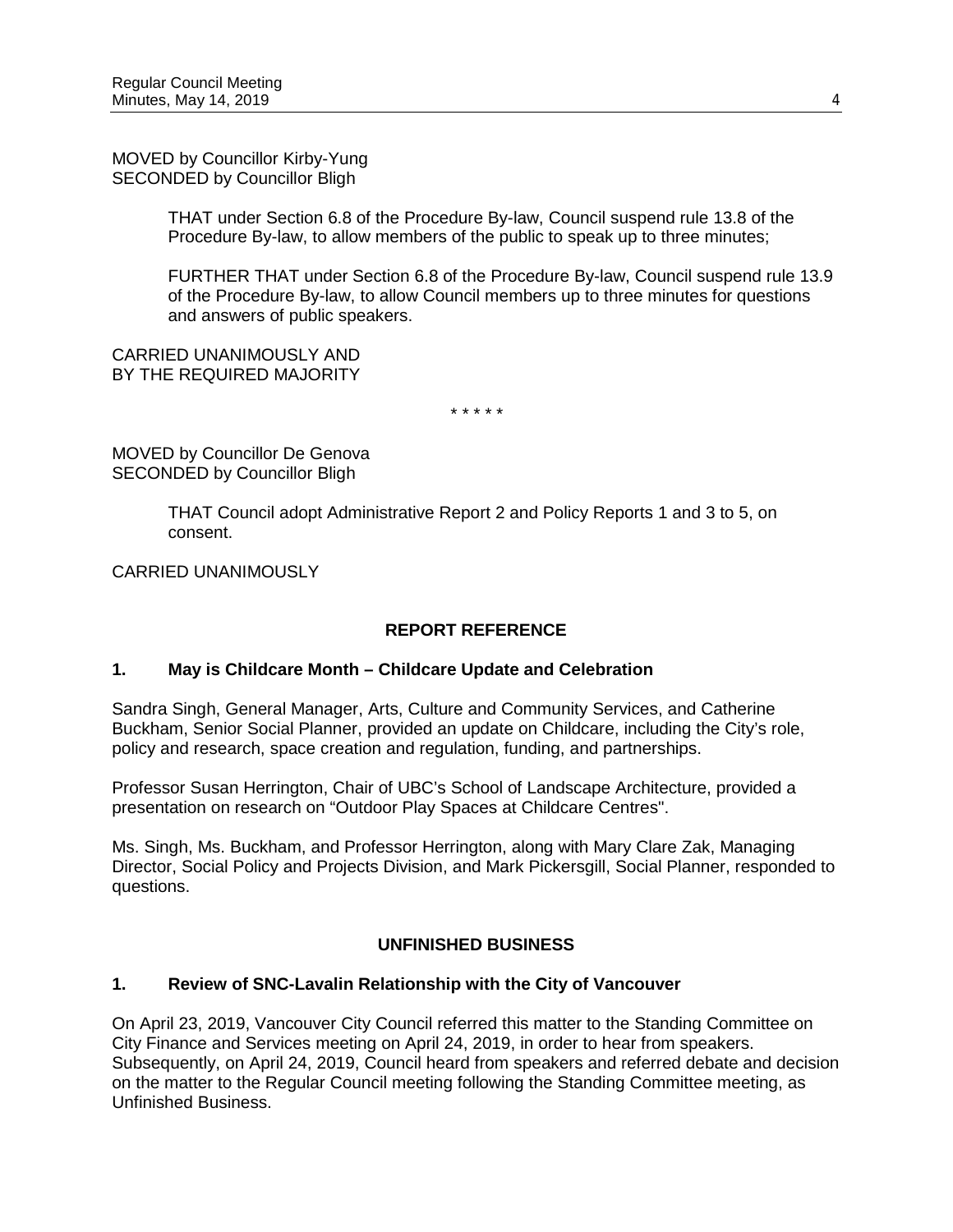On April 29, 2019, at the reconvened Regular Council meeting following the Standing Committee meeting, Council referred debate and decision on the above-noted motion to the Regular Council meeting to be held on May 14, 2019, as Unfinished Business.

The motion below was on the floor.

MOVED by Councillor Hardwick SECONDED by Councillor De Genova

- 1. On January 30, 2019, Vancouver City Council endorsed a SkyTrain Millennium Line extension from Arbutus Street to the University of British Columbia (UBC);
- 2. SkyTrain is TransLink's name for the Vancouver region's rail system which has two main types of technology, the Canada Line that is conventional and the Expo and Millennium Lines that are unconventional. The unconventional Millennium Line technology would apply to the proposed extension to UBC, of which SNC Lavalin (track and electrics) and Bombardier (cars) partnered to build the SkyTrain Millennium Line;
- 3. On February 11, 2019, it was announced that Federal Ethics Commissioner Mario Dion will investigate allegations that the Prime Minister's Office pressured former attorney general Jody Wilson-Raybould to help Quebec engineering firm SNC-Lavalin avoid criminal prosecution;
- 4. Ongoing media reports since February 6, 2019, have exposed the current status of corruption charges related to the SNC-Lavalin Group Inc., involving alleged bribery and fraud. In the wake of a failed bid for judicial review, the appearance is that Public Prosecution Service of Canada is likely to proceed with a trial rather than a negotiated settlement agreement;
- 5. Bombardier is also reported as being investigated for allegations of corruption through a World Bank audit and has been struggling to produce trains for existing orders for rail equipment or to fix equipment problems. The New York City Transit Authority announced as reported on January 24, 2019, that they are halting delivery of any new train cars from Bombardier until more of the existing ones are fixed;
- 6. City Council endorsement of Broadway rapid transit extension to UBC as SkyTrain Millennium Line technology was rushed in consideration of potential funding in the Federal budget announced March 19, 2019, that did not materialize;
- 7. City of Vancouver statements of financial information show a total of \$2,916,452 in payments to SNC-Lavalin between 2010 and 2017;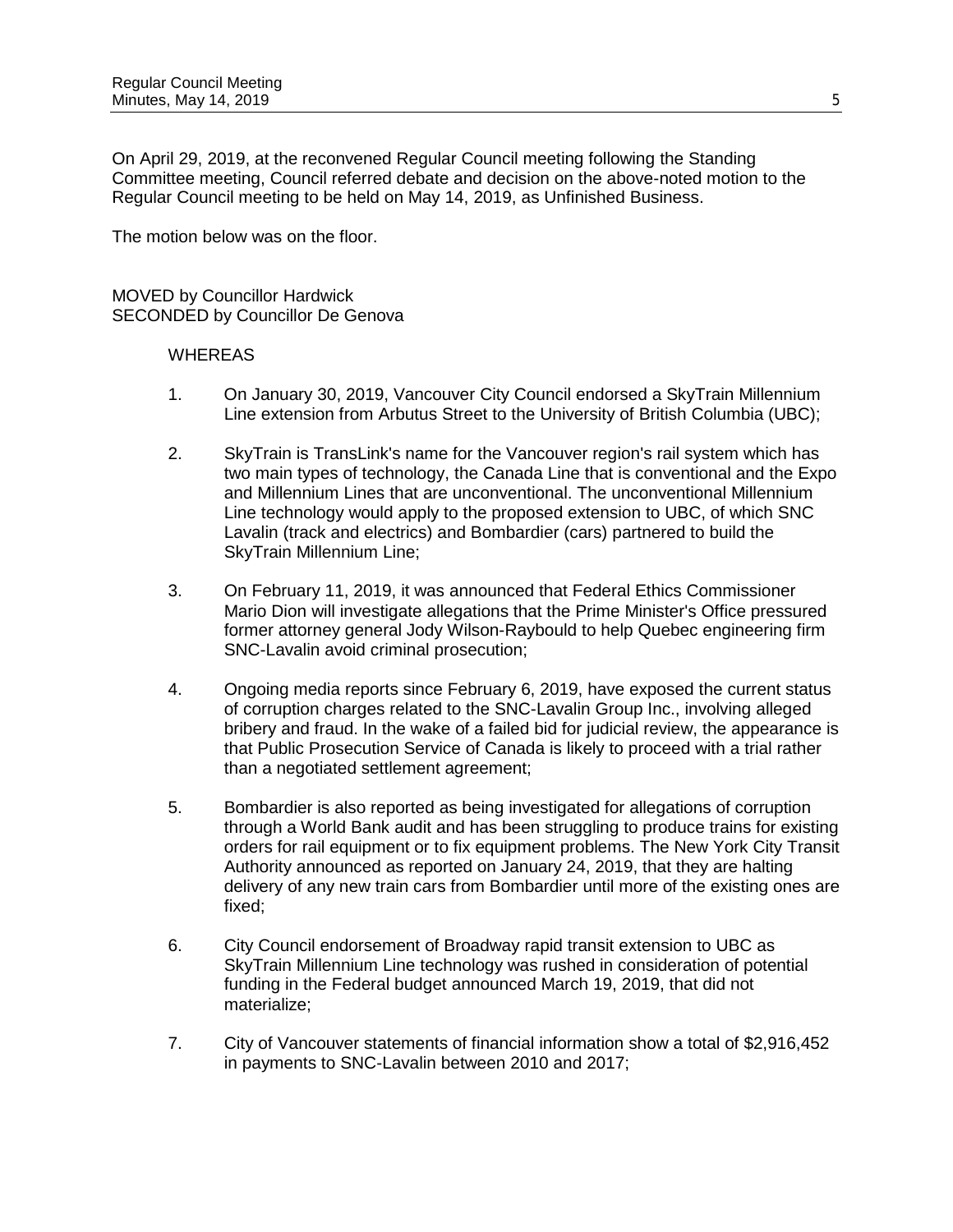- 8. Part of the project approval process for the subway SkyTrain Millennium Line extension is the consideration by the TransLink Mayors' Council, which endorsed SkyTrain at their meeting on February 15, 2019, subject to confirmation from staff regarding the proprietary rights of SNC-Lavalin and the ability to get competitive bids;
- 9. The recent 2019 McElhanney draft report, that both the City of Vancouver and the TransLink Mayors' Council based the decision to endorse SkyTrain technology for a Millennium Line extension of the subway Arbutus to UBC, was an update of the former 2012 report by SNC-Lavalin / Steer Davies Gleave report that recommended the SkyTrain Millennium Line extension to Broadway;
- 10. A criminal conviction against SNC-Lavalin could result in them not being allowed to bid on either the phase 1 Millennium Line extension Broadway subway from VCC to Arbutus or the phase 2 extension from Arbutus to UBC;
- 11. Council requires all related information to make informed decisions.

### THEREFORE BE IT RESOLVED

- A. THAT Council instruct staff to report back to Council with a thorough review of the existing relationship between the City of Vancouver, SNC Lavalin, and Bombardier, including the procurement relationship.
- B. THAT Council instruct staff to report back to Council with information on how SkyTrain use as a Millennium Line extension could be affected by further outcomes of the criminal prosecution for corruption charges of SNC-Lavalin Group Inc. and the World Bank's audit of Bombardier for allegations of corruption.
- C. THAT Council instruct staff to consult with TransLink staff and report back to Council on the results as soon as available from the TransLink staff report to the Mayors' Council on any proprietary rights or bidding advantage of SNC-Lavalin and Bombardier for the SkyTrain Millennium Line extension and the ability for other firms to bid competitively.
- D. THAT the above information be provided to Council, and before any further Council decisions are made on a Broadway subway phase 1 or phase 2 for a SkyTrain Millennium Line extension, Council should consider whether any information required by this motion has not been presented to Council, and whether any decision should be delayed until that information is fully reviewed and confirmed to Council's satisfaction.

Following discussion, Council agreed to separate the vote on the components of the motion.

The Motion was put with A CARRIED with Councillor Boyle and Mayor Stewart opposed (Vote No. 04374), B CARRIED with Councillors Boyle, Carr, Fry and Mayor Stewart opposed (Vote No. 04375), C CARRIED with Councillor Boyle opposed and Councillor Dominato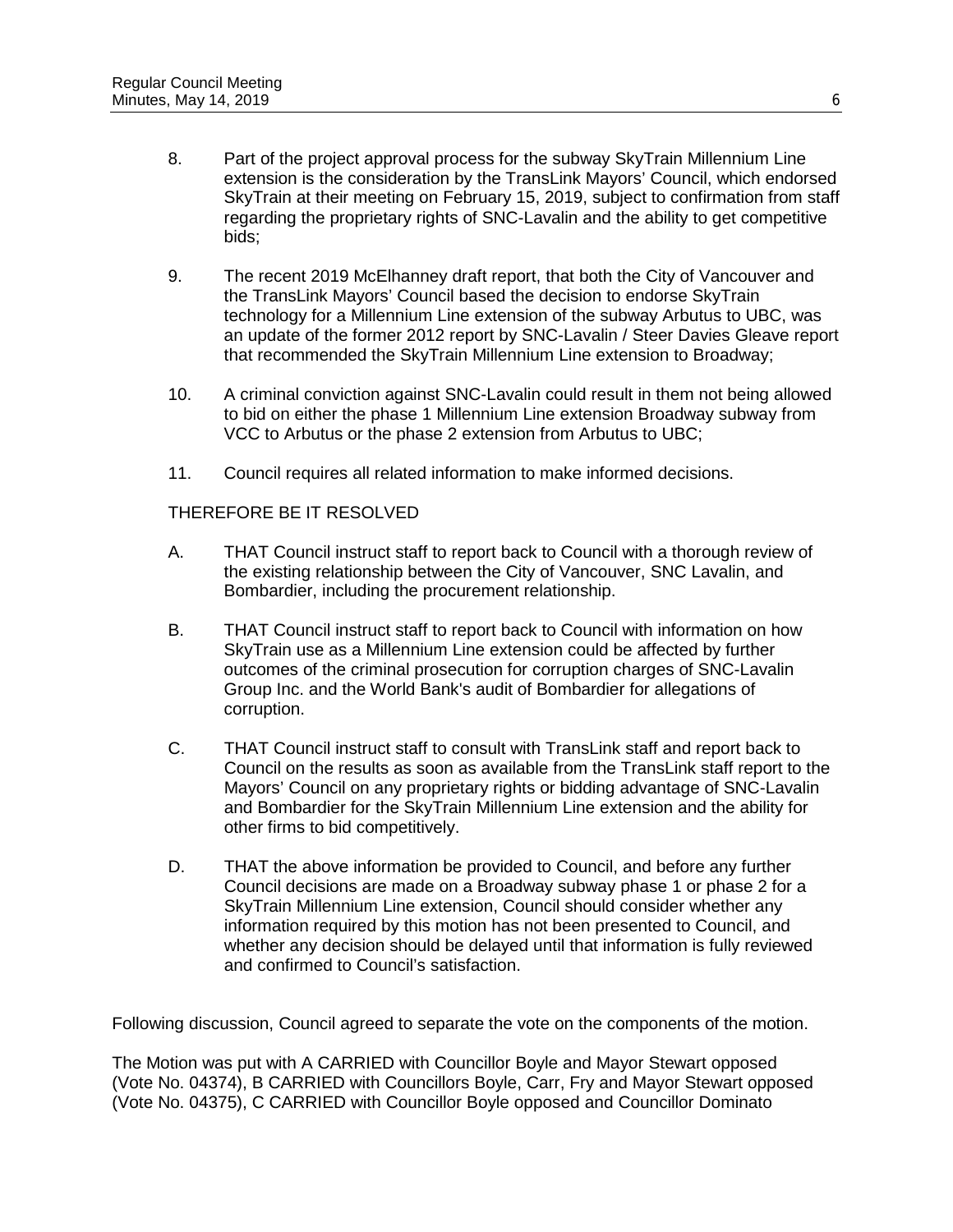abstaining from the vote (Vote No. 04376), and D LOST with Councillors Bligh, Boyle, Carr, Dominato, Fry, Kirby-Yung, Swanson, Wiebe and Mayor Stewart opposed, and Councillor De Genova abstaining from the vote (Vote No. 04377).

*Section 145.1 of the Vancouver Charter states "Where a member present at a meeting abstains from voting, they are deemed to have voted in the affirmative."*

## **FINAL MOTION AS APPROVED**

- 1. On January 30, 2019, Vancouver City Council endorsed a SkyTrain Millennium Line extension from Arbutus Street to the University of British Columbia (UBC);
- 2. SkyTrain is TransLink's name for the Vancouver region's rail system which has two main types of technology, the Canada Line that is conventional and the Expo and Millennium Lines that are unconventional. The unconventional Millennium Line technology would apply to the proposed extension to UBC, of which SNC Lavalin (track and electrics) and Bombardier (cars) partnered to build the SkyTrain Millennium Line;
- 3. On February 11, 2019, it was announced that Federal Ethics Commissioner Mario Dion will investigate allegations that the Prime Minister's Office pressured former attorney general Jody Wilson-Raybould to help Quebec engineering firm SNC Lavalin avoid criminal prosecution;
- 4. Ongoing media reports since February 6, 2019, have exposed the current status of corruption charges related to the SNC-Lavalin Group Inc., involving alleged bribery and fraud. In the wake of a failed bid for judicial review, the appearance is that Public Prosecution Service of Canada is likely to proceed with a trial rather than a negotiated settlement agreement;
- 5. Bombardier is also reported as being investigated for allegations of corruption through a World Bank audit and has been struggling to produce trains for existing orders for rail equipment or to fix equipment problems. The New York City Transit Authority announced as reported on January 24, 2019, that they are halting delivery of any new train cars from Bombardier until more of the existing ones are fixed;
- 6. City Council endorsement of Broadway rapid transit extension to UBC as SkyTrain Millennium Line technology was rushed in consideration of potential funding in the Federal budget announced March 19, 2019, that did not materialize;
- 7. City of Vancouver statements of financial information show a total of \$2,916,452 in payments to SNC-Lavalin between 2010 and 2017;
- 8. Part of the project approval process for the subway SkyTrain Millennium Line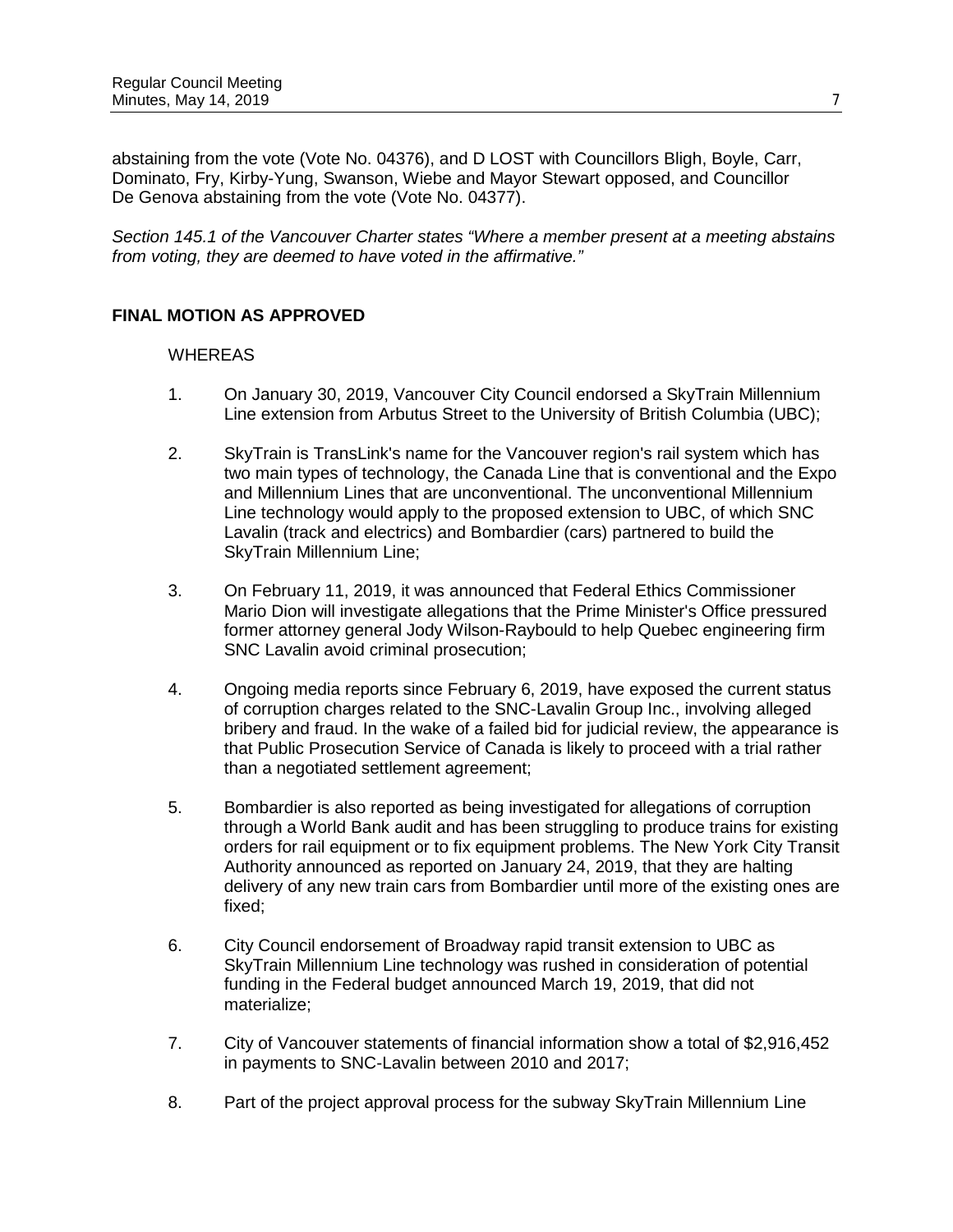extension is the consideration by the TransLink Mayors' Council, which endorsed SkyTrain at their meeting on February 15, 2019, subject to confirmation from staff regarding the proprietary rights of SNC-Lavalin and the ability to get competitive bids;

- 9. The recent 2019 McElhanney draft report, that both the City of Vancouver and the TransLink Mayors' Council based the decision to endorse SkyTrain technology for a Millennium Line extension of the subway Arbutus to UBC, was an update of the former 2012 report by SNC-Lavalin / Steer Davies Gleave report that recommended the SkyTrain Millennium Line extension to Broadway;
- 10. A criminal conviction against SNC-Lavalin could result in them not being allowed to bid on either the phase 1 Millennium Line extension Broadway subway from VCC to Arbutus or the phase 2 extension from Arbutus to UBC;
- 11. Council requires all related information to make informed decisions.

## THEREFORE BE IT RESOLVED

- A. THAT Council instruct staff to report back to Council with a thorough review of the existing relationship between the City of Vancouver, SNC Lavalin, and Bombardier, including the procurement relationship.
- B. THAT Council instruct staff to report back to Council with information on how SkyTrain use as a Millennium Line extension could be affected by further outcomes of the criminal prosecution for corruption charges of SNC-Lavalin Group Inc. and the World Bank's audit of Bombardier for allegations of corruption.
- C. THAT Council instruct staff to consult with TransLink staff and report back to Council on the results as soon as available from the TransLink staff report to the Mayors' Council on any proprietary rights or bidding advantage of SNC-Lavalin and Bombardier for the SkyTrain Millennium Line extension and the ability for other firms to bid competitively.

#### **2. Safer Slower Streets: 30 km/h Residential Street Pilot**

On April 23, 2019, Vancouver City Council referred the motion below to the Standing Committee on City Finance and Services meeting on April 24, 2019, in order to hear from speakers. Subsequently, on April 24, 2019, Council heard from speakers and referred debate and decision on the matter to the Regular Council meeting following the Standing Committee meeting, as Unfinished Business.

On April 29, 2019, at the reconvened Regular Council meeting following the Standing Committee meeting, Council referred debate and decision on the above-noted motion to the Regular Council meeting to be held on May 14, 2019, as Unfinished Business.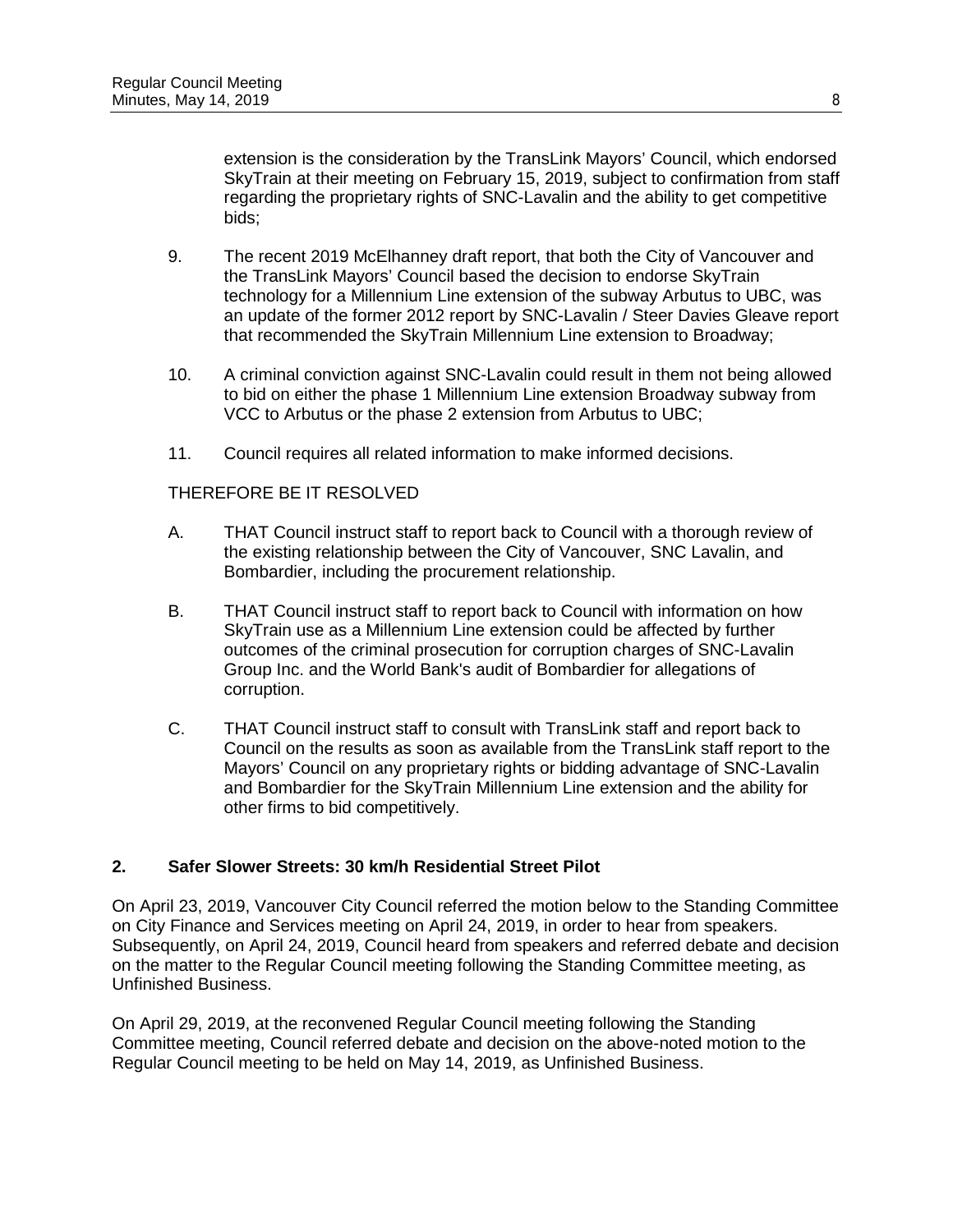The motion below was on the floor.

MOVED by Councillor Fry SECONDED by Councillor Carr

- 1. Currently, the Motor Vehicle Act ("MVA") stipulates a speed limit of 50 kilometers per hour ("km/h") within city limits;
- 2. The probability of pedestrian survival is about 90% if struck by a motor vehicle travelling at 30 km/h, while survival is reduced to 20% if struck by a motor vehicle travelling at 50 km/h;
- 3. Lower speed limits are more compatible with active transportation, and create safer, better engaged, healthier and more inclusive communities;
- 4. In 2012, the City of Vancouver's *Pedestrian Safety Study* identified that mixed mode roadways allow for shared use of space by motor vehicles, pedestrians, and bicyclists without lane assignment. These roadways typically have posted reduced speed limits, while improving public realm, social connectivity, and increasing active transportation;
- 5. In 2015, the BC Road Safety Strategy set out the goal of zero traffic fatalities and serious injuries and discussed safe speeds. In 2016, the Provincial Health Officer's Annual Report also recommended a 30 km/h speed limit in urban areas;
- 6. In 2016, the City of Vancouver launched its action plan "Moving Towards Zero" which is linked to *Vision Zero*, an international framework and project that prioritizes road traffic safety over speed or convenience and emphasizes that the responsibility for safety is shared by transportation system designers and road users;
- 7. In June 2016, as part of its position paper, *Modernizing the BC Motor Vehicle Act,* the British Columbia-based Road Safety Law Reform Group recommended: "A default provincial speed limit of 30 km/h for local (no centre line) streets should be included in the *Motor Vehicle Act*, with municipalities enabled to increase speed limits on local streets in a case-by-case basis by by-law and posted signage.";
- 8. In 2018, the provincial government's *B.C. Community Road Safety Toolkit* recommended lower speed limits in downtown areas and residential roads;
- 9. Today, Vancouver has a 30 km/h limit on designated bike routes, in school and playground zones during posted times and on local streets. Additionally, Vancouver has designated a portion of Hastings Street, 29th Avenue and Victoria Drive with 30 km/h limit. However, a blanket speed limit reduction for local streets would require changes to the *Motor Vehicle Act* or significant signage and roadwork by the city;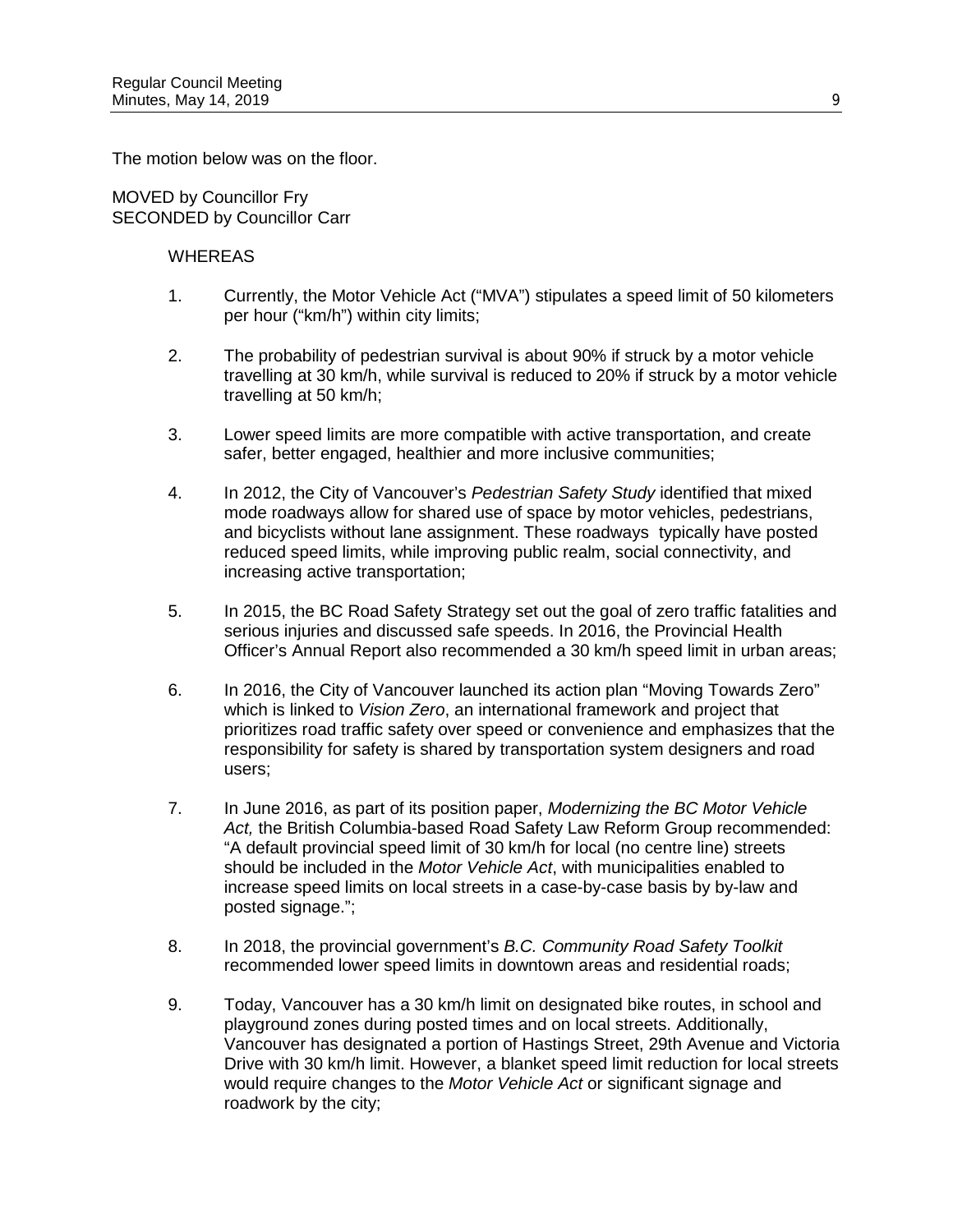10. Vancouver's goal is *Moving Towards Zero Fatalities and Serious Injuries*.

## THEREFORE BE IT RESOLVED

- A. THAT Council direct staff to submit the following resolution along with the above preamble (articles 1, 2, 3, 5, 7, 8) for consideration at the Lower Mainland Local Government Association and/or working with other municipalities to present at Union of BC Municipalities: *"*THEREFORE BE IT RESOLVED *that the Union of BC Municipalities lobby the province to amend the Motor Vehicle Act to a default speed limit of 30 kilometers per hour for local streets with municipalities enabled to increase speed limits on local streets in a case-by-case basis by by-laws and posted signage."*
- B. THAT Council direct staff to develop a pilot 30 kilometers per hour speed limit demonstration project, focused on mixed mode use, reduced speeds, and complimentary road design with a mechanism to record and analyze before and after data.
- C. THAT Council direct staff to identify a local street, area, or areas within the city to pilot a 30 kilometer per hour speed limit demonstration project and report back with implementation strategy, timing, and budget as well as proposed road design changes by Q3 2019.

amended

AMENDMENT MOVED by Councillor Fry SECONDED by Councillor Carr

> THAT A be amended by striking the words after "THEREFORE BE IT RESOLVED", and inserting the following:

"that the Minister of Transportation and Infrastructure be asked to consider an amendment to the Motor Vehicle Act that would allow incorporated municipalities to institute blanket speed zones in residential areas."

CARRIED UNANIMOUSLY (Vote No. 04378)

AMENDMENT MOVED by Councillor Kirby-Yung SECONDED by Councillor Wiebe

THAT the following be added as D:

THAT Council direct staff to report to Council on the Moving Towards Zero Safety Action Plan with an update on progress towards the zero fatalities goal, as well as other initiatives the City could undertake recognizing that traffic related fatalities typically occur on main streets and arterials.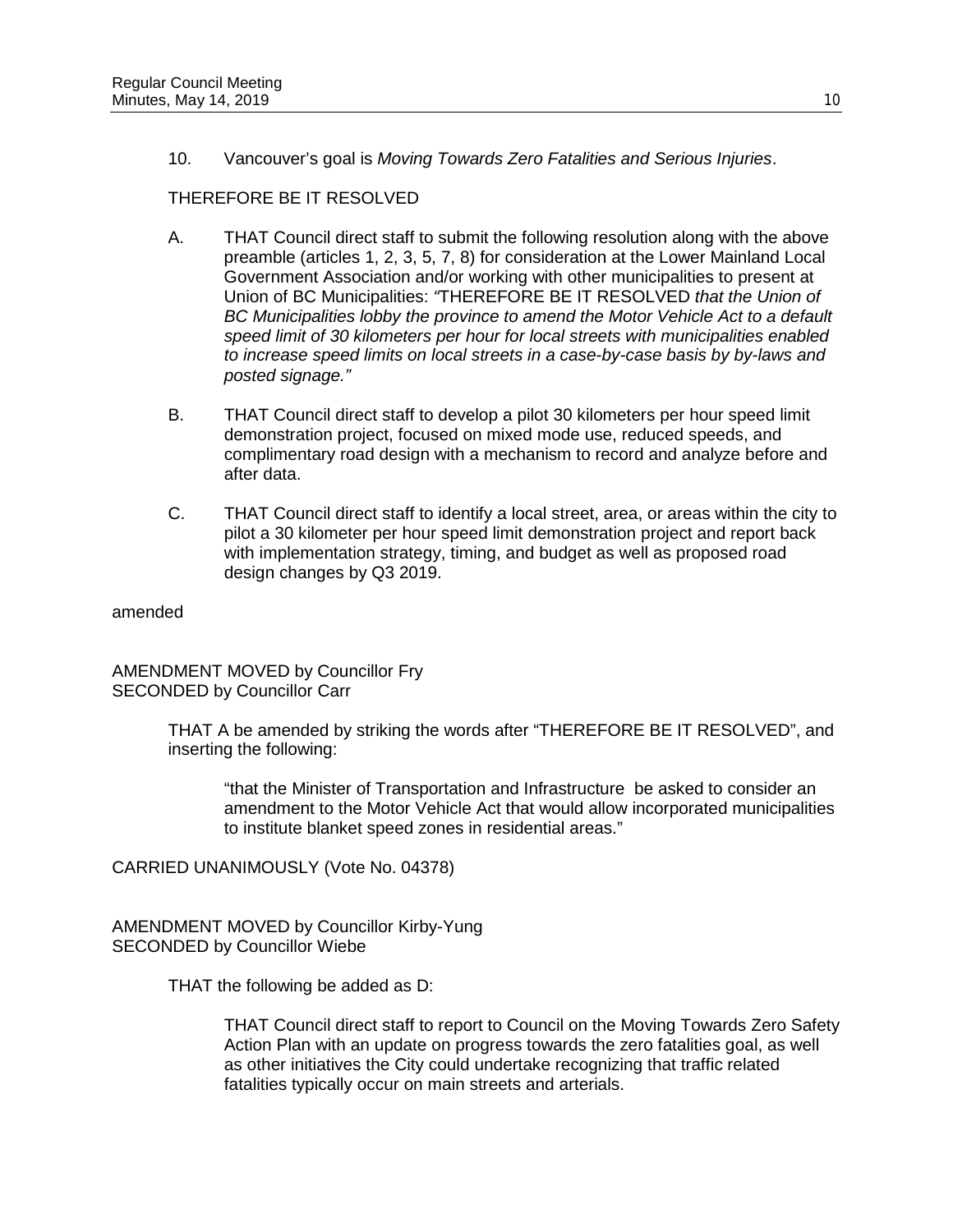AMENDMENT TO THE AMENDMENT MOVED by Councillor Carr SECONDED by Councillor Fry

> THAT the words "Fatalities and Serious Injuries" be inserted between the words "Zero" and "Safety";

FURTHER THAT the following words be struck:

"recognizing that traffic related fatalities typically occur on main streets and arterials".

CARRIED UNANIMOUSLY (Vote No. 04379)

The amendment to the amendment having carried unanimously, the amended amendment was put and CARRIED UNANIMOUSLY (Vote No. 04380)

AMENDMENT MOVED by Councillor De Genova SECONDED by Councillor Dominato

THAT in B, the words "for all vehicles" be added after the words "per hour";

FURTHER THAT the following be added to the end of the motion:

- E. THAT Council direct staff to report back to Council with a complete budget in a memo for this pilot project before any work begins;
- F. THAT Council direct staff to explore funding opportunities for this pilot program, including but not limited to, ICBC.

Council agreed to separate the vote on the components of the amendment.

The amendment was put with B CARRIED with Councillors Boyle, Fry, Kirby-Yung, Swanson and Wiebe opposed (Vote No. 04381), and E CARRIED with Councillors Boyle, Carr, Fry, Swanson and Wiebe opposed (Vote No. 04382), and F was CARRIED UNANIMOUSLY (Vote No. 04383)

Following the votes on the amendments, the amended motion was put and CARRIED UNANIMOUSLY (Vote No. 04384).

#### **FINAL MOTION AS APPROVED**

- 1. Currently, the Motor Vehicle Act ("MVA") stipulates a speed limit of 50 kilometers per hour ("km/h") within city limits;
- 2. The probability of pedestrian survival is about 90% if struck by a motor vehicle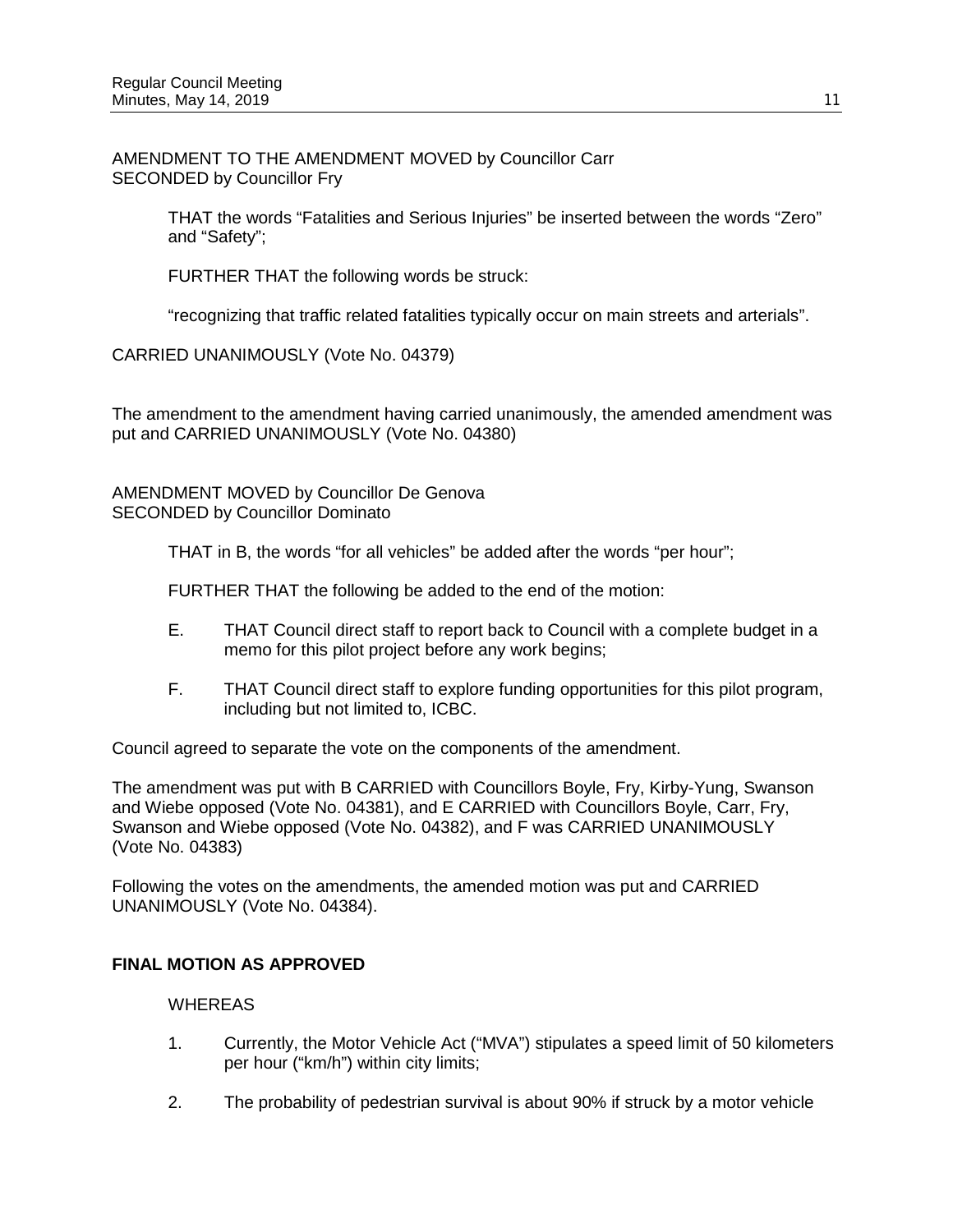travelling at 30 km/h, while survival is reduced to 20% if struck by a motor vehicle travelling at 50 km/h;

- 3. Lower speed limits are more compatible with active transportation, and create safer, better engaged, healthier and more inclusive communities;
- 4. In 2012, the City of Vancouver's Pedestrian Safety Study identified that mixed mode roadways allow for shared use of space by motor vehicles, pedestrians, and bicyclists without lane assignment. These roadways typically have posted reduced speed limits, while improving public realm, social connectivity, and increasing active transportation;
- 5. In 2015, the BC Road Safety Strategy set out the goal of zero traffic fatalities and serious injuries and discussed safe speeds. In 2016, the Provincial Health Officer's Annual Report also recommended a 30 km/h speed limit in urban areas;
- 6. In 2016, the City of Vancouver launched its action plan "Moving Towards Zero" which is linked to Vision Zero, an international framework and project that prioritizes road traffic safety over speed or convenience and emphasizes that the responsibility for safety is shared by transportation system designers and road users;
- 7. In June 2016, as part of its position paper, Modernizing the BC Motor Vehicle Act, the British Columbia-based Road Safety Law Reform Group recommended: "A default provincial speed limit of 30 km/h for local (no centre line) streets should be included in the Motor Vehicle Act, with municipalities enabled to increase speed limits on local streets in a case by-case basis by by-law and posted signage.";
- 8. In 2018, the provincial government's B.C. Community Road Safety Toolkit recommended lower speed limits in downtown areas and residential roads;
- 9. Today, Vancouver has a 30 km/h limit on designated bike routes, in school and playground zones during posted times and on local streets. Additionally, Vancouver has designated a portion of Hastings Street, 29th Avenue and Victoria Drive with 30 km/h limit. However, a blanket speed limit reduction for local streets would require changes to the Motor Vehicle Act or significant signage and roadwork by the city;
- 10. Vancouver's goal is Moving Towards Zero Fatalities and Serious Injuries.

## THEREFORE BE IT RESOLVED

A. THAT Council direct staff to submit the following resolution along with the above preamble (articles 1, 2, 3, 5, 7, 8) for consideration at the Lower Mainland Local Government Association and/or working with other municipalities to present at Union of BC Municipalities: "THEREFORE BE IT RESOLVED that the Minister of Transportation and Infrastructure be asked to consider an amendment to the Motor Vehicle Act that would allow incorporated municipalities to institute blanket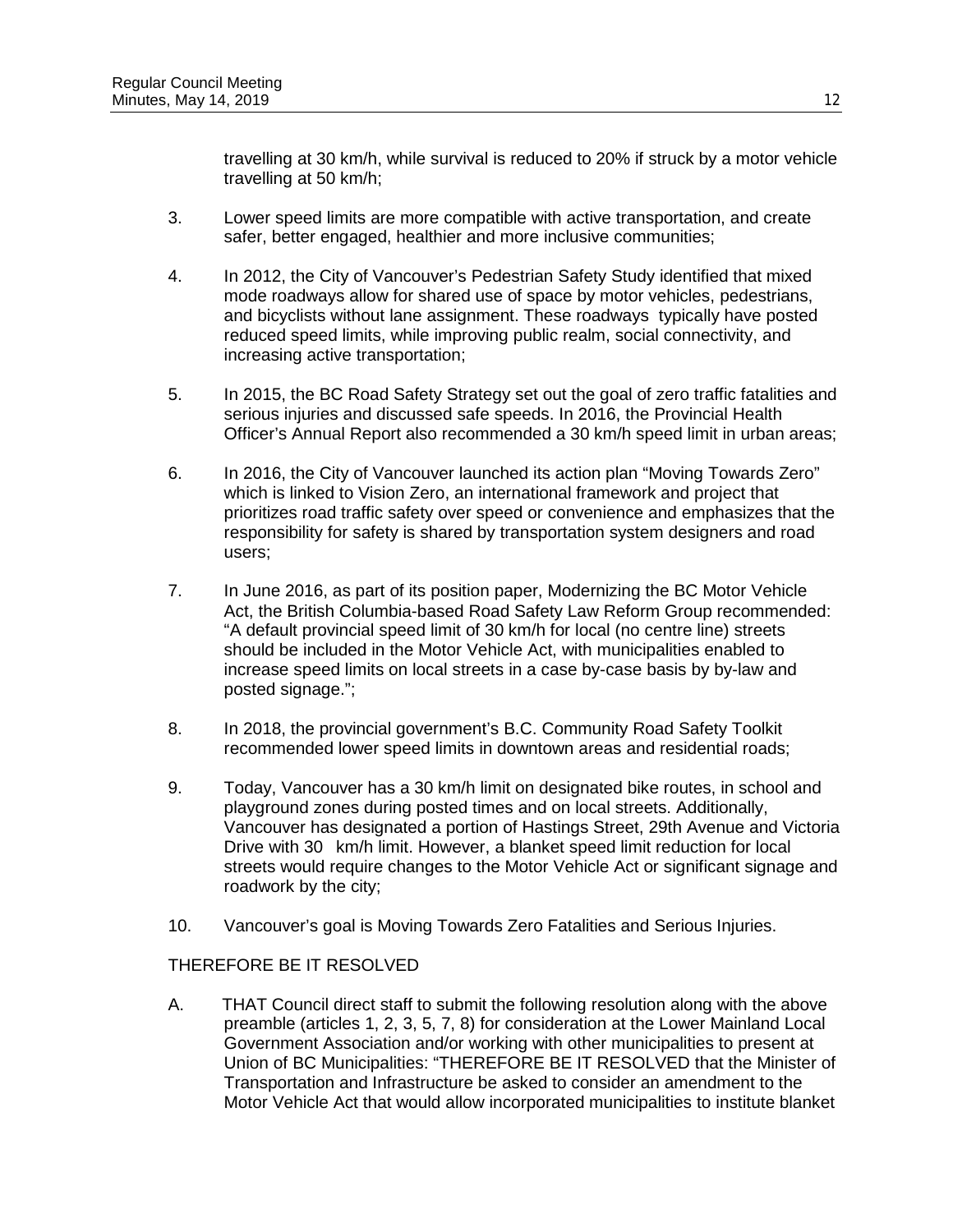speed zones in residential areas."

- B. THAT Council direct staff to develop a pilot 30 kilometers per hour for all vehicles speed limit demonstration project, focused on mixed mode use, reduced speeds, and complimentary road design with a mechanism to record and analyze before and after data.
- C. THAT Council direct staff to identify a local street, area, or areas within the city to pilot a 30 kilometer per hour speed limit demonstration project and report back with implementation strategy, timing, and budget as well as proposed road design changes by Q3 2019.
- D. THAT Council direct staff to report to Council on the Moving Towards Zero Fatalities and Serious Injuries Safety Action Plan with an update on progress towards the zero fatalities goal, as well as other initiatives the City could undertake.
- E. THAT Council direct staff to report back to Council with a complete budget in a memo for this pilot project before any work begins.
- F. THAT Council direct staff to explore funding opportunities for this pilot program, including but not limited to, ICBC.

## **ADMINISTRATIVE REPORTS**

#### **1. Quarterly Capital Budget Adjustments and Closeouts May 1, 2019**

*\* \* \* \* \**

*During discussion, Council recessed at 12 pm and reconvened at 3:11 pm.*

*\* \* \* \* \**

*During questions to staff, Councillor De Genova rose to declare a possible conflict of interest on the questions being asked to staff regarding the Vancouver Police Department fleet, as she has a family member in the VPD. Councillor De Genova left the chamber at 3:22 pm and did not return until 3:31 pm, after the vote. Subsequently, she noted that she received advice from the City's Legal Department she was not in conflict of interest.*

*\* \* \* \* \**

MOVED by Councillor Carr SECONDED by Councillor Dominato

> A. THAT Council approve an increase of \$4.5 million to the 2019-2022 Capital Plan as outlined in the Administrative Report dated May 1, 2019, entitled "Quarterly Capital Budget Adjustments and Closeouts", and in Appendix 2 of the same report.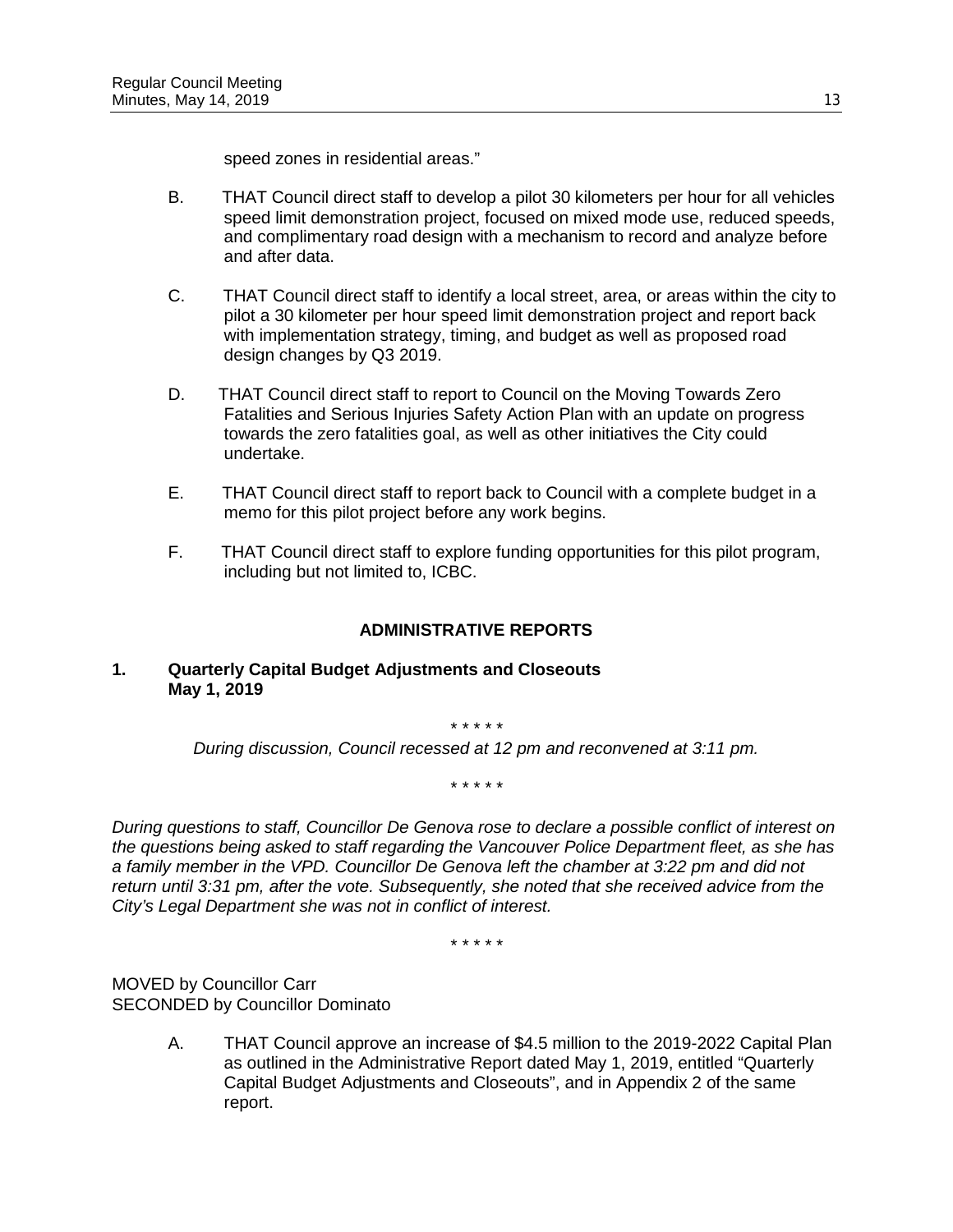- B. THAT Council approve budget and funding adjustments totalling a net increase of \$10.1 million to Multi-Year Capital Project Budgets as outlined in the Administrative Report dated May 1, 2019, entitled "Quarterly Capital Budget Adjustments and Closeouts", and in Appendix 2 of the same report, with no change to the current overall 2019 Capital Expenditure Budget.
- C. THAT, as part of the quarterly Capital Budget closeout process, Council approve the closeout of 14 capital projects that were completed with a surplus or deficit exceeding \$200,000 as outlined in the Administrative Report dated May 1, 2019, entitled "Quarterly Capital Budget Adjustments and Closeouts", and in Appendix 3 of the same report.
- D. THAT Council receive for information the budget surpluses or deficits for capital projects included in this quarter closeout that were funded by voter-approved capital funding, as noted in Appendix 4 of the Administrative Report dated May 1, 2019, entitled "Quarterly Capital Budget Adjustments and Closeouts".

CARRIED (Vote No.04392) (Councillor Hardwick opposed) (Councillor De Genova absent for the vote)

## **2. Vancouver Heritage Foundation Board – Annual Report 2018 April 16, 2019**

- A. THAT Council approve the 2018 Annual Report of Vancouver Heritage Foundation attached as Appendix A of the Administrative Report dated with April 16, 2019, entitled "Vancouver Heritage Foundation Board – Annual Report 2018".
- B. THAT Council approve payment of a grant to Vancouver Heritage Foundation in the amount of \$132,650 to be used as operating funds for the third year of the three-year operating agreement (2017-2019), source of funding the 2019 Operating Budget.
- C. THAT Council authorize the Director of Legal Services to draft and execute a new three-year operating agreement at a base annual cost of \$135,304, plus inflationary increases, for 2020, 2021 and 2022 calendar years, for the Vancouver Heritage Foundation's services, and that the new operating agreement be to the satisfaction of the Director of Legal Services and the City Manager. Funding for 2020 – 2022 to be addressed as part of the annual operating budget process.

ADOPTED ON CONSENT AND BY THE REQUIRED MAJORITY (Vote No. 04393)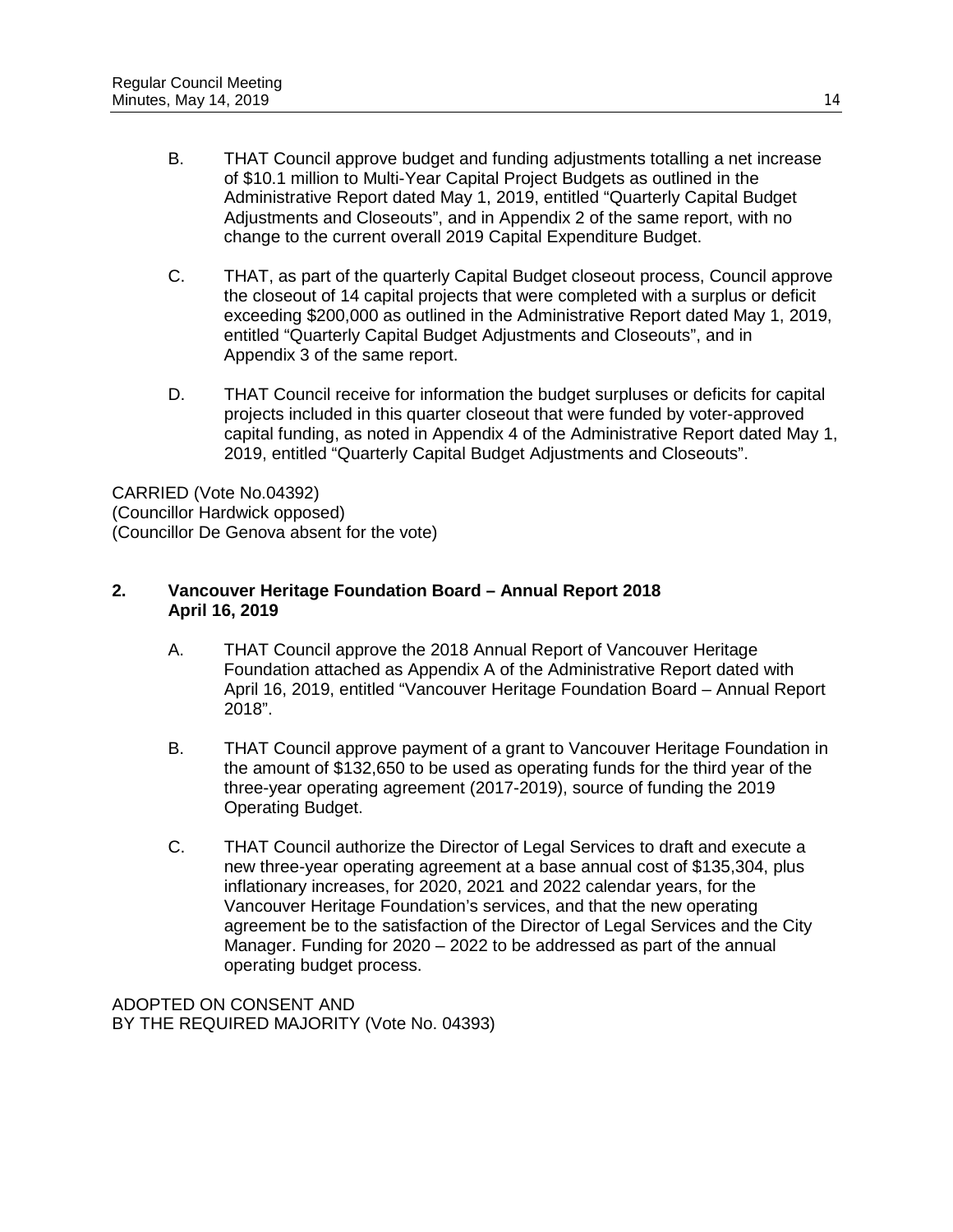### **3. 2019 Property Taxation: Rating By-laws and Averaging Resolutions May 3, 2019**

MOVED by Councillor Carr SECONDED by Councillor Boyle

- A. THAT Council adopt the 2019 rating by-laws that establish the municipal general purpose tax rate and the Metro Vancouver Regional District tax rate for each property class.
- B. THAT Council adopt the 2019 averaging resolutions that substitute the tax rates established by other taxing authorities to give effect to the targeted land assessment averaging program.

carried

AMENDMENT MOVED by Councillor Bligh SECONDED by Councillor Kirby-Yung

THAT the following be added to the end of B:

",except for the BC Additional School Tax, to allow for further discussions with the province".

FURTHER THAT the following be added to the end of the motion:

- C. THAT Council direct City officials to follow up with the City's previous request to the province to withdraw the BC Additional School Tax, to again emphasize objections to the proposed \$100.6 million encroachment onto the municipal tax base of the BC Additional School Tax, and to request to the province to reconsider other options to mitigate the impact on both residents and small businesses, with a staff report back to Council with various options for Council consideration prior to 2019 municipal tax notices being released.
- D. THAT Council direct staff to make it clear to the province that the City will not collect the 2019 BC Additional School Tax without changes to make it more fair to city of Vancouver tax payers.

not put

Following information provided by the City Manager, Councillor Bligh requested to withdraw her amendment. Council unanimously agreed in favour of the withdrawal.

Council agreed to separate the vote on the components of the motion.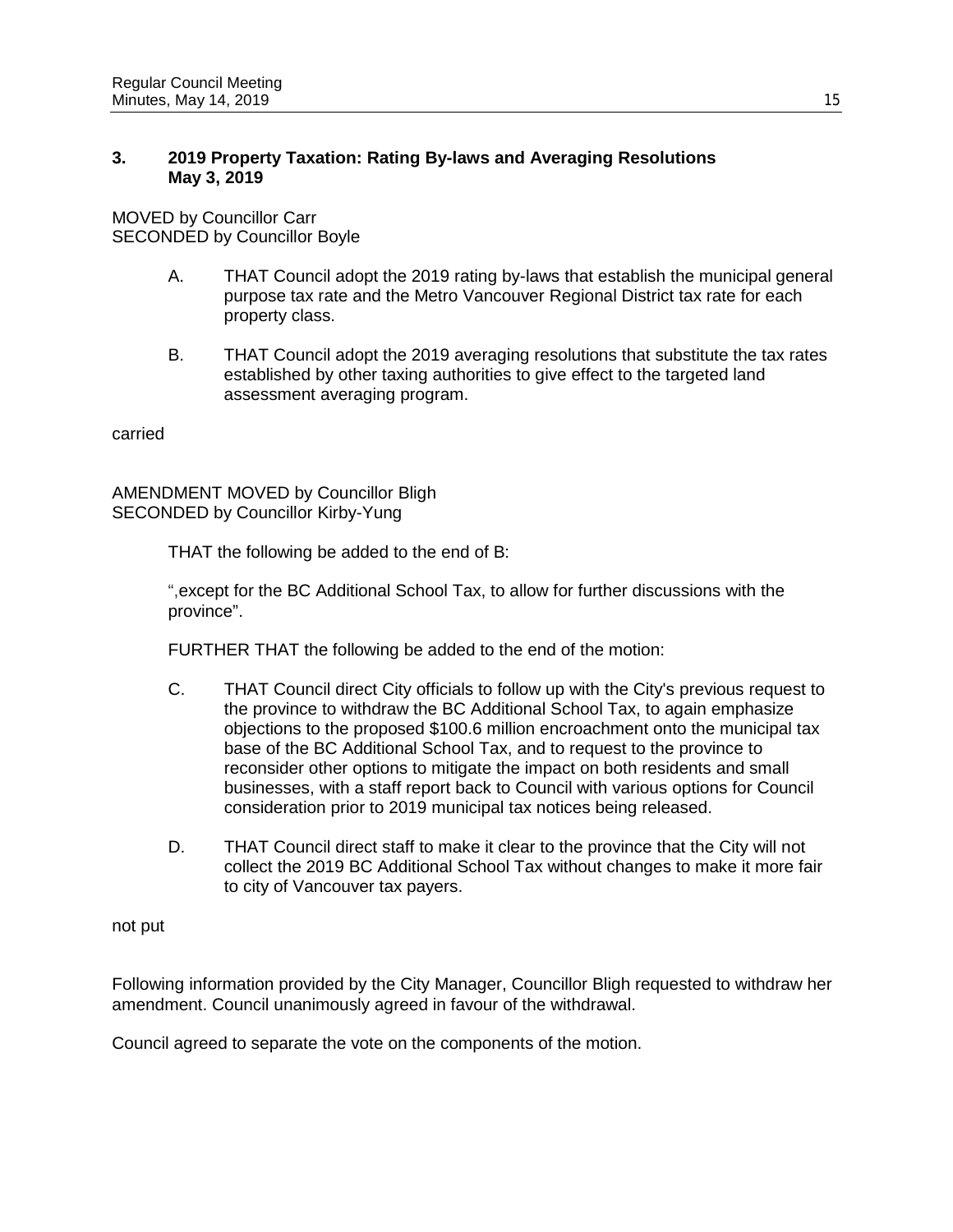The motion was put with A CARRIED with Councillor Kirby-Yung opposed, Councillor Bligh abstaining from the vote, and Councillor Hardwick absent for the vote (Vote No. 04386) and B CARRIED UNANIMOUSLY, with Councillor Hardwick absent for the vote (Vote No. 04387).

*Section 145.1 of the Vancouver Charter states "Where a member present at a meeting abstains from voting, they are deemed to have voted in the affirmative."*

### **4. Final Report on the Public Art Boost May 1, 2019**

MOVED by Councillor Kirby-Yung SECONDED by Councillor Wiebe

> THAT Council approve grant allocations of \$87,885 to support three projects, as listed in Table 4 of the Administrative Report dated May 1, 2019, entitled "Final Report on the Public Art Boost", source of funding is the Public Art Boost Innovation Funding previously approved by Council on June 29, 2016 (RTS 11505). These three projects fulfil the objectives of the Public Art Boost motion and enable the City to advance goals of Reconciliation by bringing significant temporary public art projects by local Indigenous artists and South Asian artists to the city.

CARRIED UNANIMOUSLY AND BY THE REQUIRED MAJORITY (Vote No. 04395) (Councillor Hardwick absent for the vote)

# **5. Canada Place Tour Bus Zone Fees April 16, 2019**

Council heard from one speaker in support of the recommendations.

MOVED by Councillor Carr SECONDED by Councillor Dominato

- A. THAT Council introduce a permit requirement and an associated fee and penalty structure for tour buses to access the tour bus zone on Canada Place as outlined in the Administrative Report dated April 16, 2019, entitled "Canada Place Tour Bus Zone Fees".
- B. THAT Council approve, in principle, amendments to the Street and Traffic By-law No. 2849 and the By-law Notice Enforcement By-law No. 10201 generally as set out in the Administrative Report dated April 16, 2019, entitled "Canada Place Tour Bus Zone Fees", and in Appendix A of the same report;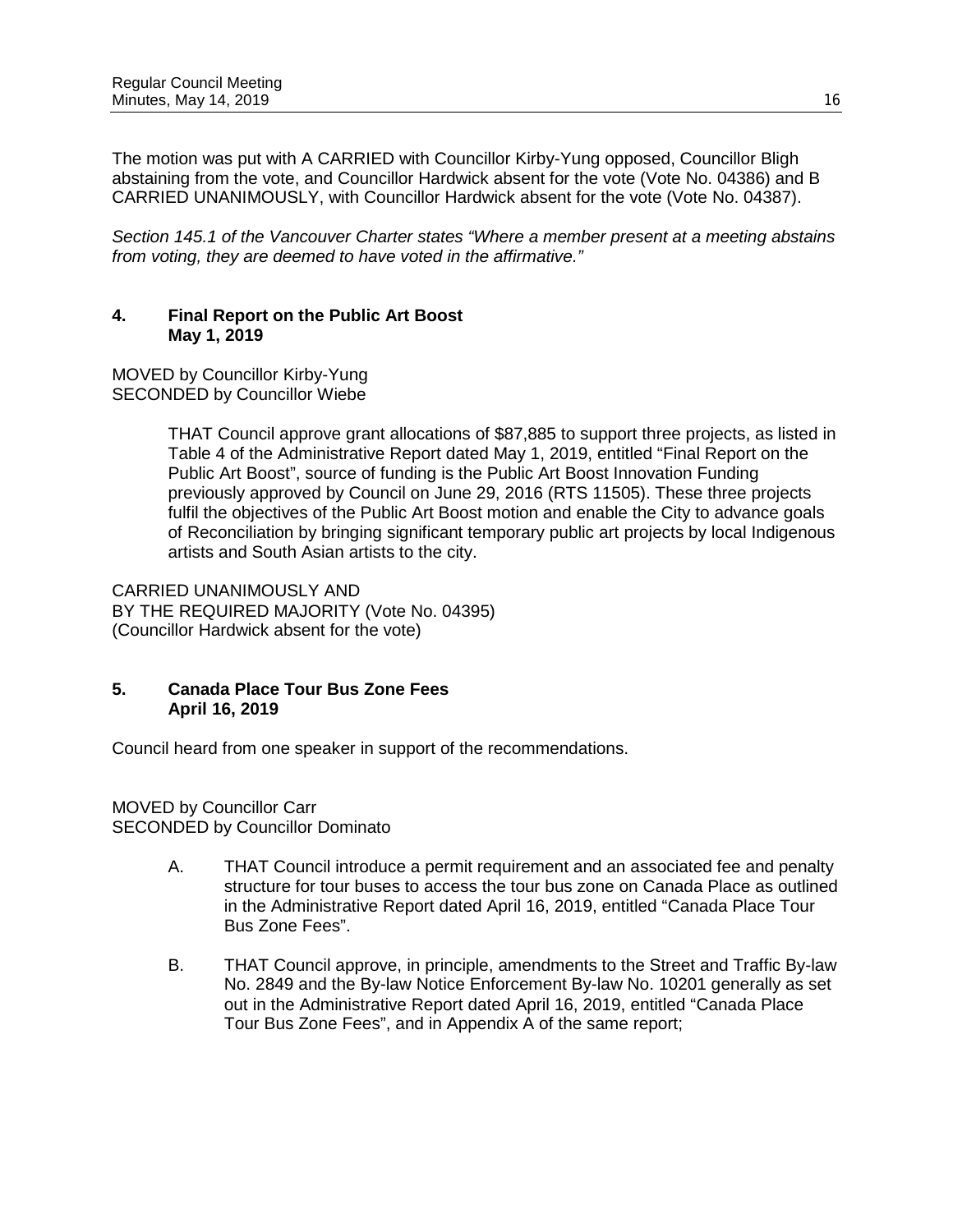FURTHER THAT Council instruct the Director of Legal Services to bring forward for enactment amendments to the Street and Traffic By-law No. 2849 and the By-law Notice Enforcement By-law No. 10201 as generally set out in Appendix A of the above-noted report.

CARRIED UNANIMOUSLY (Vote No. 04396) (Councillor Hardwick absent for the vote)

## **POLICY REPORTS**

#### **1. Rezoning: 404-434 West 23rd Avenue April 9, 2019**

A. THAT the application by Belford (23rd) Nominee Ltd., the registered owner, to rezone 404-434 West 23rd Avenue [Lots 18, 19, 20, 21 and 22, all of Block 661, District Lot 526, Plan 2913; PIDs: 013-343-807, 013 343-815, 013-343-831, 013- 343-858, 013-343-955 respectively] all from RS-1 (One-Family Dwelling) District to RM-8A (Multiple Dwelling) District, be referred to a Public Hearing, together with the recommendation of the General Manager of Planning, Urban Design and Sustainability to approve the application in principle, subject to the Conditions of Approval contained in Appendix B of the Policy Report dated April 9, 2019, entitled "Rezoning: 404-434 West 23rd Avenue";

FURTHER THAT the Director of Legal Services be instructed to prepare the necessary amending by-law generally in accordance with Appendix A of the above-noted report for consideration at the Public Hearing.

B. THAT, subject to the enactment of the amending by-law, the Subdivision By-law be amended generally as set out in Appendix C of the Policy Report dated April 9, 2019, entitled "Rezoning: 404-434 West 23rd Avenue";

FURTHER THAT the Director of Legal Services be instructed to bring forward the amendment to the Subdivision By-law at the time of enactment of the amending by-law.

- C. THAT A and B above be adopted on the following conditions:
	- (i) THAT the passage of the above resolutions creates no legal rights for the applicant or any other person, or obligation on the part of the City and any expenditure of funds or incurring of costs is at the risk of the person making the expenditure or incurring the cost;
	- (ii) THAT any approval that may be granted following the public hearing shall not obligate the City to enact a by-law rezoning the property, and any costs incurred in fulfilling requirements imposed as a condition of rezoning are at the risk of the property owner; and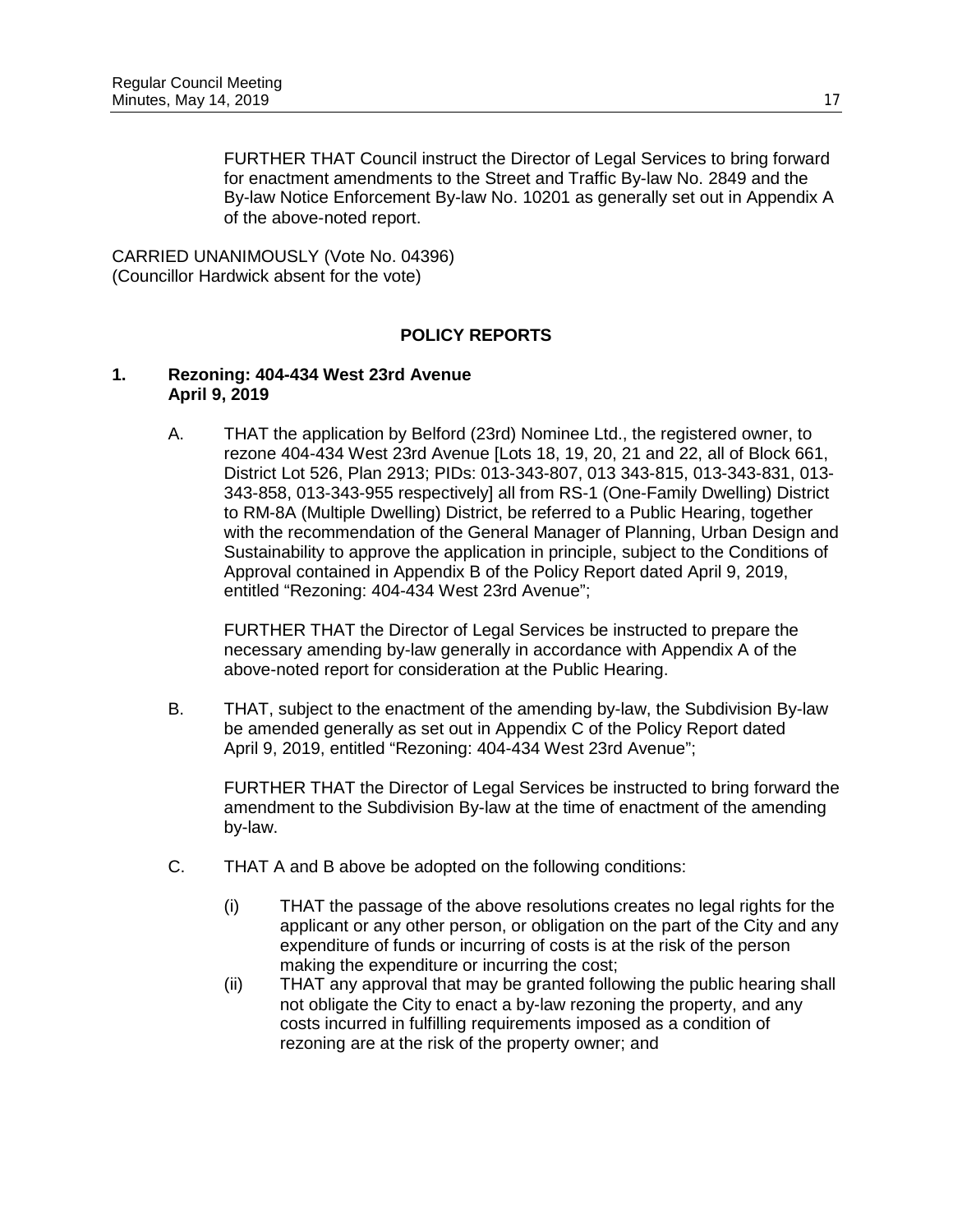(iii) THAT the City and all its officials, including the Approving Officer, shall not in any way be limited or directed in the exercise of their authority or discretion, regardless of when they are called upon to exercise such authority or discretion.

ADOPTED ON CONSENT (Vote No. 04397)

### **2. CD-1 Rezoning: 4575 Granville Street April 30, 2019**

MOVED by Councillor De Genova SECONDED by Councillor Carr

- A. THAT the application by Stuart Howard Architects Inc., on behalf of Jagmohan Singh Pabla and Kamlesh Rani Pabla, the registered owners, to rezone 4575 Granville Street [Lot 13, Block 790, District Lot 526, Plan 6011; PID 011-002-689] from RS-5 (One-Family Dwelling) District to CD-1 (Comprehensive Development) District, to increase the floor space ratio (FSR) from 0.70 to 1.33 and the height from 10.7 m (35 ft.) to 12.6 m (41 ft.) to permit the development of two residential buildings containing a total of 21 secured market rental housing units, be referred to a Public Hearing together with:
	- (i) Plans prepared by Stuart Howard Architects Inc., received on February 16, 2018;
	- (ii) Draft CD-1 By-law provisions, generally as presented in Appendix A of the Policy Report dated April 30, 2019, entitled "CD-1 Rezoning: 4575 Granville Street"; and
	- (iii) the recommendation of the General Manager of Planning, Urban Design and Sustainability to approve the application, including approval in principle of the form of development, subject to the Conditions of Approval contained in Appendix B of the above-noted report;

FURTHER THAT the Director of Legal Services be instructed to prepare the necessary CD-1 By-law generally in accordance with Appendix A of the above-noted report for consideration at Public Hearing.

B. THAT, subject to enactment of the CD-1 By-law, the Subdivision By-law be amended generally as set out in Appendix C of the Policy Report dated April 30, 2019, entitled "CD-1 Rezoning: 4575 Granville Street";

FURTHER THAT the Director of Legal Services be instructed to bring forward the amendment to the Subdivision By-law at the time of enactment of the CD-1 By-law.

C. THAT, if after Public Hearing Council approves in principle this rezoning and the Housing Agreement described in Appendix B of the Policy Report dated April 30, 2019, entitled "CD-1 Rezoning: 4575 Granville Street", the Director of Legal Services be instructed to prepare the necessary Housing Agreement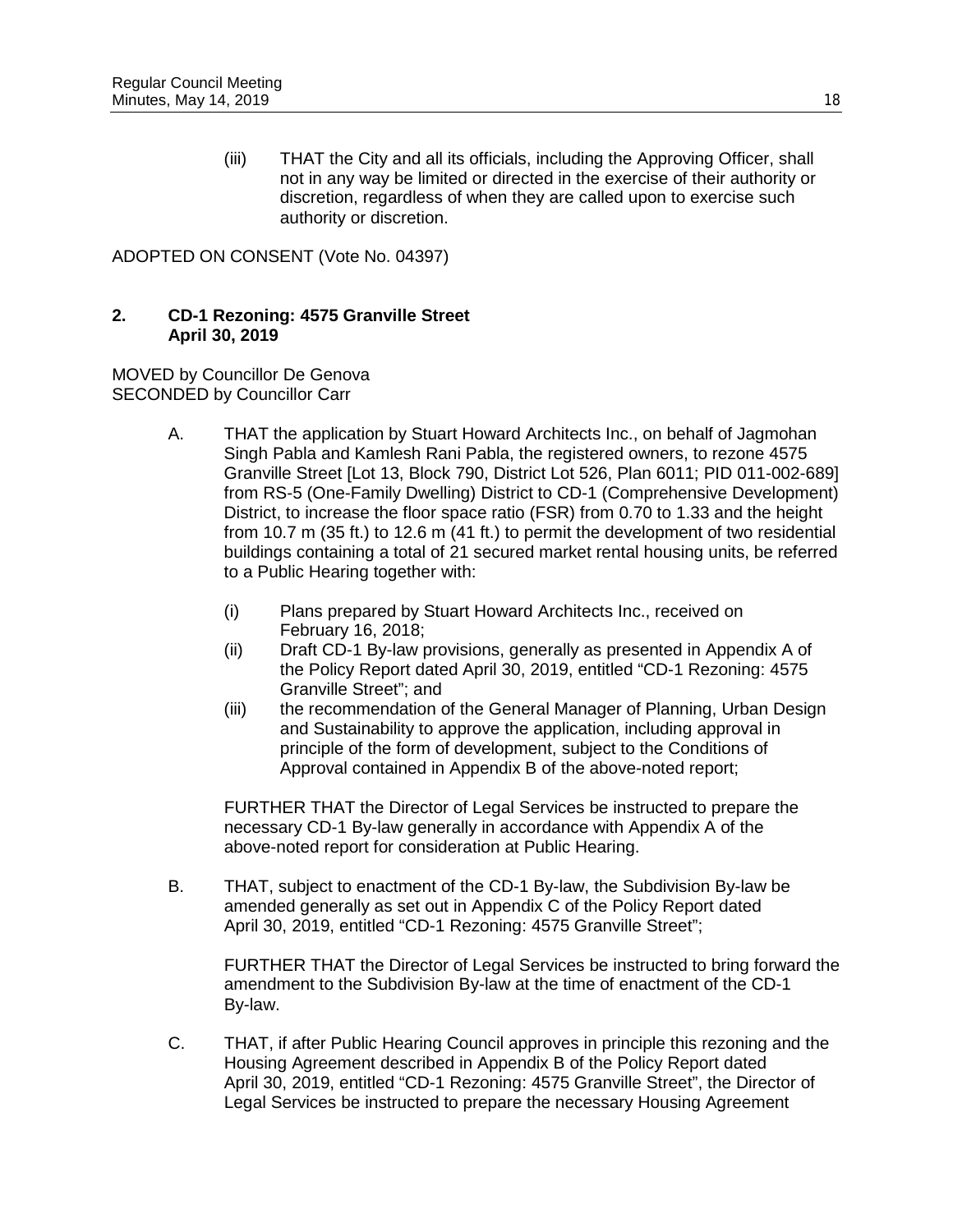By-law for enactment, after the Housing Agreement has been agreed to and signed by the applicant and its mortgagee(s) and prior to enactment of the CD-1 By-law contemplated by the above-noted report.

- D. THAT A to C above be adopted on the following conditions:
	- (i) THAT the passage of the above resolutions creates no legal rights for the applicant or any other person, or obligation on the part of the City and any expenditure of funds or incurring of costs is at the risk of the person making the expenditure or incurring the cost;
	- (ii) THAT any approval that may be granted following the public hearing shall not obligate the City to enact a by-law rezoning the property, and any costs incurred in fulfilling requirements imposed as a condition of rezoning are at the risk of the property owner;
	- (iii) THAT the City and all its officials, including the Approving Officer, shall not in any way be limited or directed in the exercise of their authority or discretion, regardless of when they are called upon to exercise such authority or discretion.

CARRIED (Vote No. 04388) (Councillors Bligh and Kirby-Yung opposed) (Councillors Dominato and Hardwick absent for the vote)

### **3. Rezoning: 6218-6230 Oak Street April 30, 2019**

A. THAT the application by CitiWest Consulting Ltd. on behalf of Bingzheng Li and 1131441 B.C. Ltd. , the registered owners, to rezone 6218-6230 Oak Street [Lot 1 and 2 of Lot H, Block 1008 District Lot 526, Plan 10874; PIDs 009-271-988 and 009-271-996 respectively] all from RS-1 (One-Family Dwelling) District to RM-8AN (Multiple Dwelling) District, be referred to a Public Hearing, together with the recommendation of the General Manager of Planning, Urban Design and Sustainability to approve the application in principle, subject to the Conditions of Approval contained in Appendix B of the Policy Report dated April 30, 2019, entitled "Rezoning: 6218-6230 Oak Street";

FURTHER THAT the Director of Legal Services be instructed to prepare the necessary amending by-law generally in accordance with Appendix A of the above-noted report for consideration at the Public Hearing.

B. THAT, subject to the enactment of the amending by-law, the Subdivision By-law be amended generally as set out in Appendix C of the Policy Report dated April 30, 2019, entitled "Rezoning: 6218-6230 Oak Street";

FURTHER THAT the Director of Legal Services be instructed to bring forward the amendment to the Subdivision By-law at the time of enactment of the amending by-law.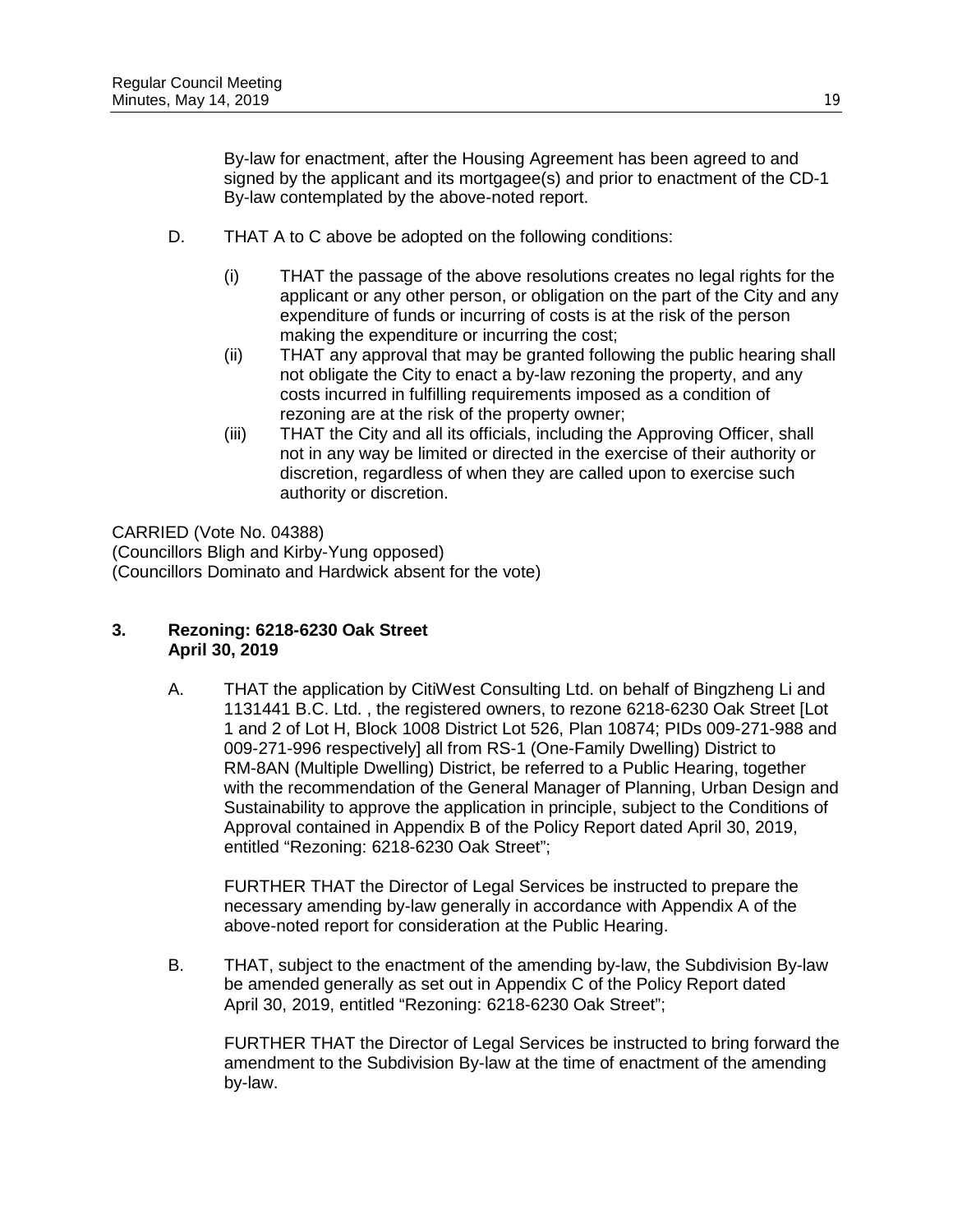- C. THAT A and B above be adopted on the following conditions:
	- (i) THAT the passage of the above resolutions creates no legal rights for the applicant or any other person, or obligation on the part of the City and any expenditure of funds or incurring of costs is at the risk of the person making the expenditure or incurring the cost;
	- (ii) THAT any approval that may be granted following the public hearing shall not obligate the City to enact a by-law rezoning the property, and any costs incurred in fulfilling requirements imposed as a condition of rezoning are at the risk of the property owner; and
	- (iii) THAT the City and all its officials, including the Approving Officer, shall not in any way be limited or directed in the exercise of their authority or discretion, regardless of when they are called upon to exercise such authority or discretion.

ADOPTED ON CONSENT (Vote No. 04399)

## **4. CD-1 Rezoning: 708-796 Renfrew Street April 30, 2019**

- A. THAT the application by GBL Architects on behalf of Bains Holding Group Inc, the registered owner, to rezone 708-796 Renfrew Street [Lots 1 to 7, of Lot 82, Town Of Hastings Suburban Lands Plan 2688; PIDs 013-548-263, 013-548-271, 013-548-298,013-548-310, 013-548-328, 013-548-336 and 013-243-993 respectively], from RS-1 (One Family Dwelling) District to CD-1 (Comprehensive Development) District to increase the permitted floor space ratio (FSR) from 0.60 to 2.07 and the building height from 10.7 m (35.1 ft.) to 16.3 m (53.5 ft.) to permit the development of two five storey residential buildings with 73 rental units, be referred to a Public Hearing, together with:
	- (i) Plans prepared by GBL Architects Inc., received October 3, 2018;<br>(ii) Draft CD-1 By-law provisions, generally as presented in Appendix
	- Draft CD-1 By-law provisions, generally as presented in Appendix A of the Policy Report dated April 30, 2019, entitled "CD-1 Rezoning: 708-796 Renfrew Street"; and
	- (iii) the recommendation of the General Manager of Planning, Urban Design and Sustainability to approve the application in principle, including approval in principle of the form of development, subject to the Conditions of Approval contained in Appendix B of the above-noted report;

FURTHER THAT the Director of Legal Services be instructed to prepare the necessary CD-1 By-law generally in accordance with Appendix A of the above-noted report for consideration at Public Hearing.

B. THAT, subject to enactment of the CD-1 By-law, the Subdivision By-law be amended generally as set out in Appendix C of the Policy Report dated April 30, 2019, entitled "CD-1 Rezoning: 708-796 Renfrew Street";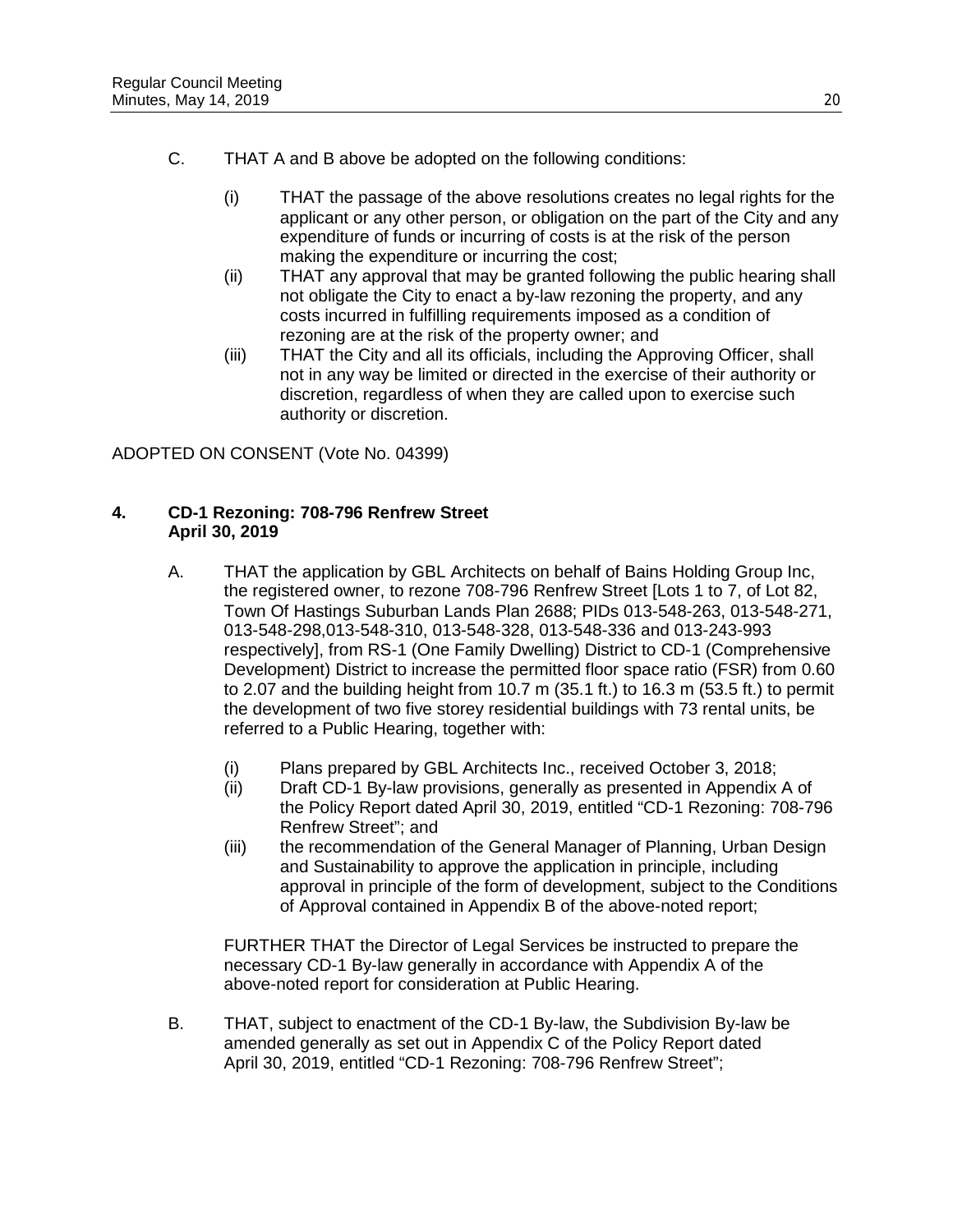FURTHER THAT the Director of Legal Services be instructed to bring forward the amendment to the Subdivision By-law at the time of enactment of the CD-1 By-law.

- C. THAT, if after Public Hearing Council approves in principle this rezoning and the Housing Agreement described in Appendix B of the Policy Report dated April 30, 2019, entitled "CD-1 Rezoning: 708-796 Renfrew Street", the Director of Legal Services be instructed to prepare the necessary Housing Agreement By-law for enactment, after the Housing Agreement has been agreed to and signed by the applicant and its mortgagee(s) and prior to enactment of the CD-1 By-law contemplated by the above-noted report.
- D. THAT A to C above be adopted on the following conditions:
	- (i) THAT the passage of the above resolutions creates no legal rights for the applicant or any other person, or obligation on the part of the City; and any expenditure of funds or incurring of costs is at the risk of the person making the expenditure or incurring the cost;
	- (ii) THAT any approval that may be granted following the Public Hearing shall not obligate the City to enact a by-law rezoning the property, and any costs incurred in fulfilling requirements imposed as a condition of rezoning are at the risk of the property owner; and
	- (iii) THAT the City and all its officials, including the Approving Officer, shall not in any way be limited or directed in the exercise of their authority or discretion, regardless of when they are called upon to exercise such authority or discretion.

ADOPTED ON CONSENT (Vote No. 04400)

### **5. Rezoning: 1008 West 52nd Avenue May 1, 2019**

A. THAT the application by Gradual Architecture on behalf of Haymax Homes Development Inc., the registered owner, to rezone 1008 West 52nd Avenue [Lot 6, Block S of Blocks 12 and 17A, District Lot 526, Plan 6339; PIDs: 010-904-425] from RS-1 (One-Family Dwelling) District to RM 8AN (Multiple Dwelling) District, be referred to a Public Hearing, together with the recommendation of the General Manager of Planning, Urban Design and Sustainability to approve the application in principle, subject to the Conditions of Approval contained in Appendix B of the Policy Report dated May 1, 2019, entitled "Rezoning: 1008 West 52nd Avenue";

FURTHER THAT the Director of Legal Services be instructed to prepare the necessary by-law generally in accordance with Appendix A of the above-noted report for consideration at the Public Hearing.

B. THAT, subject to the enactment of the amending By-law, the Subdivision By-law be amended generally as set out in Appendix C of the Policy Report dated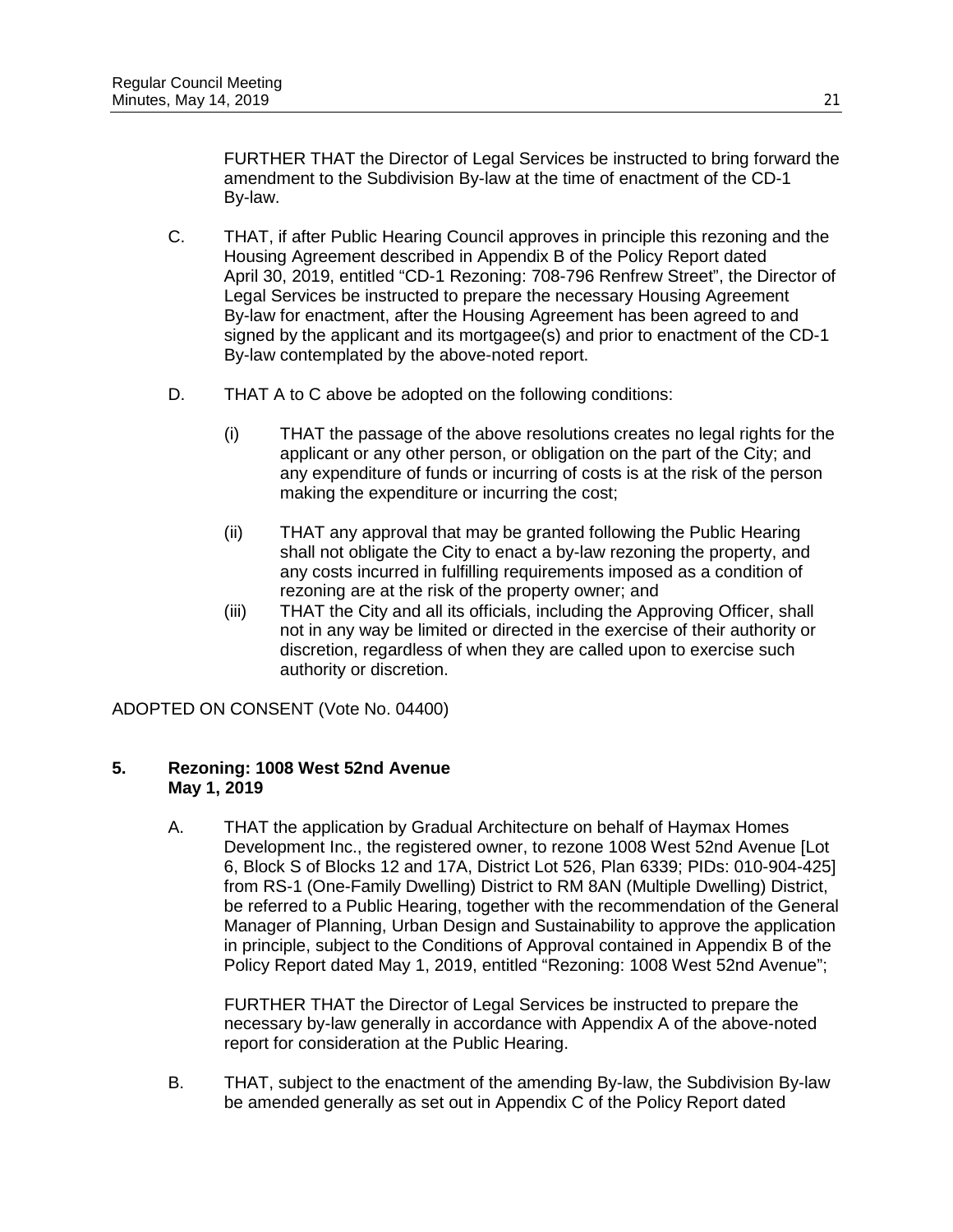May 1, 2019, entitled "Rezoning: 1008 West 52nd Avenue";

FURTHER THAT the Director of Legal Services be instructed to bring forward the amendment to the Subdivision By-law at the time of enactment of the amending by-law.

- C. THAT A and B above be adopted on the following conditions:
	- (i) THAT the passage of the above resolutions creates no legal rights for the applicant or any other person, or obligation on the part of the City and any expenditure of funds or incurring of costs is at the risk of the person making the expenditure or incurring the cost;
	- (ii) THAT any approval that may be granted following the public hearing shall not obligate the City to enact a by-law rezoning the property, and any costs incurred in fulfilling requirements imposed as a condition of rezoning are at the risk of the property owner; and
	- (iii) THAT the City and all its officials, including the Approving Officer, shall not in any way be limited or directed in the exercise of their authority or discretion, regardless of when they are called upon to exercise such authority or discretion.

ADOPTED ON CONSENT (Vote No. 04401)

## **BY-LAWS**

Councillor Bligh advised she had reviewed the proceedings of the meeting related to by-law 5, and would be voting on the enactment.

MOVED by Councillor De Genova SECONDED by Councillor Carr

> THAT Council, except for those members ineligible to vote as noted below, enact the by-laws listed on the agenda for this meeting as numbers 1 to 8 inclusive, and authorize the Mayor and City Clerk to sign and seal the enacted by-laws.

#### CARRIED UNANIMOUSLY

(Councillors Boyle, Dominato and Hardwick absent for the vote)

- 1. A By-law to enact a Housing Agreement for 1168 Pendrell Street (By-law No. 12417)
- 2. A By-law to levy rates on all taxable real property in the City of Vancouver, to raise a sum which added to the estimated revenue of the City of Vancouver from other sources, will be sufficient to pay all debts and obligations of the City of Vancouver falling due within the year 2019 and not otherwise provided for (By-law No. 12418)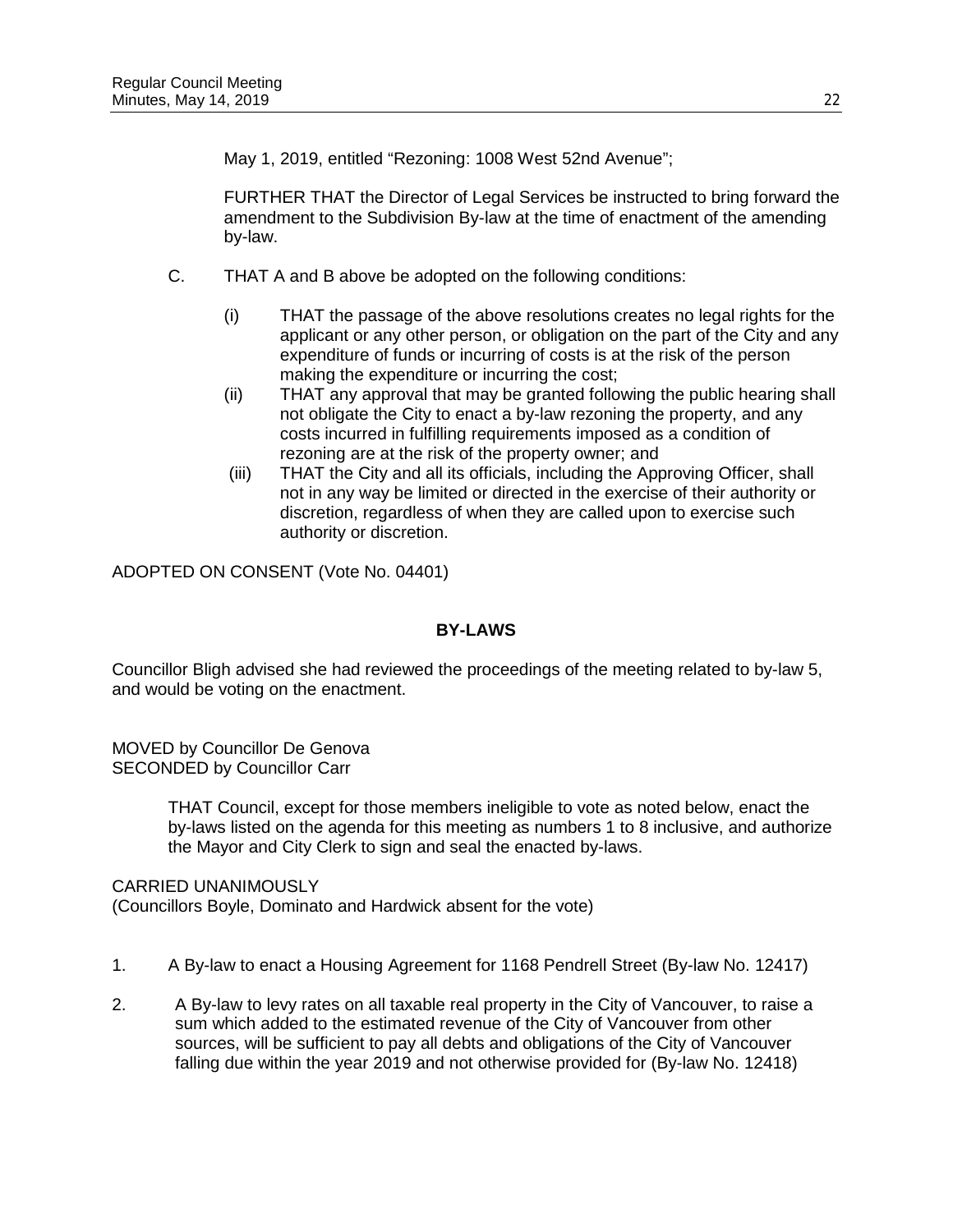- 3. A By-law to levy a rate on property to raise monies required to be paid to the Metro Vancouver Regional District (By-law No. 12419)
- 4. A By-law to enact a Housing Agreement for 478-496 West 48th Avenue (By-law No. 12420)
- 5. A By-law to amend CD-1 (582) By-law No. 11069 regarding increases to floor space ratio and building height (1768 Cook Street (201 West 2nd Avenue)) (By-law No. 12421)

*(Councillor De Genova ineligible for the vote)*

- 6. A By-law to amend Southeast False Creek Official Development Plan By-law No. 9073 regarding maximum permitted floor area (By-law No. 12422)
- 7. A By-law to amend Sewer and Watercourse By-law No. 8093 regarding 2019 fee increases (By-law No. 12423)
- 8. A By-law to enact a Housing Agreement for 3350 East Kent Avenue South (By-law No. 12424)

#### **MOTIONS**

#### **A. Administrative Motions**

#### **1. Approval of Form of Development – 1128 West Georgia Street**

MOVED by Councillor De Genova SECONDED by Councillor Carr

> THAT the form of development for this portion of the site known as 1128 West Georgia Street be approved generally as illustrated in the Development Application Number DP-2018-01072, prepared by James KM Cheng, and stamped "Received, Community Services Group, Development Services", on November 26, 2017, provided that the Director of Planning may impose conditions and approve design changes which would not adversely affect either the development character of the site or adjacent properties.

CARRIED UNANIMOUSLY

(Councillors Boyle, Dominato and Hardwick absent for the vote)

#### **2. 2019 Tax Levies for Provincial Schools**

MOVED by Councillor De Genova SECONDED by Councillor Carr

#### **WHEREAS**

1. Pursuant to Section 119(3) of the *School Act*, the Lieutenant Governor in Council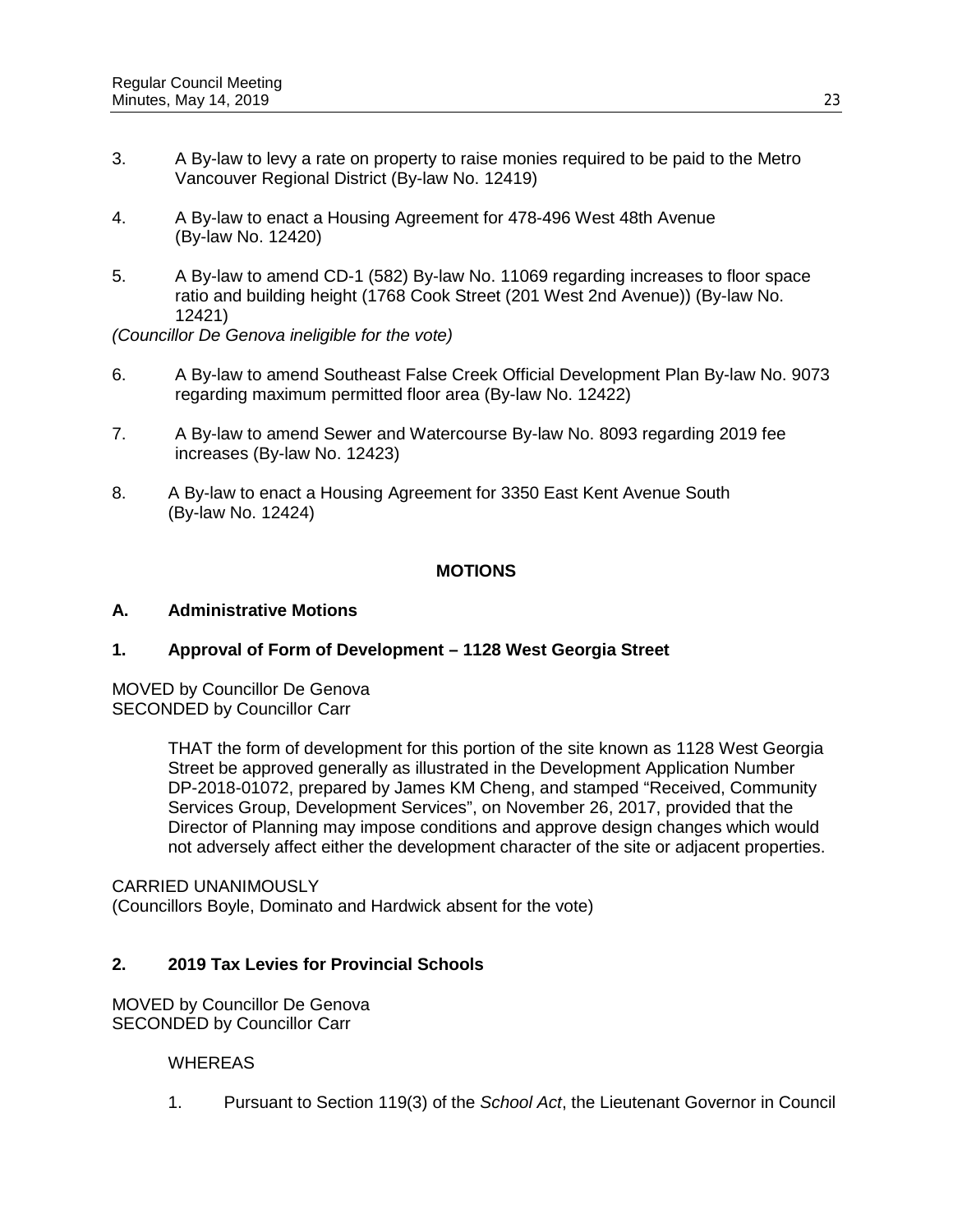determines the tax rate on the net taxable value of all land and improvements in the City of Vancouver;

2. By *Order in Council No. 192 and No. 193* approved on April 15, 2019, the Lieutenant Governor in Council determined the following tax rates on Class 1 Residential, Class 5 Light Industry, and Class 6 Business & Other:

| Class 1 Residential      | 0.89920 |
|--------------------------|---------|
| Class 5 Light Industry   | 3.70000 |
| Class 6 Business & Other | 3.70000 |

being dollars of tax for each one thousand dollars of taxable value, for the 2019 taxation year, which when applied to the net taxable value of all land and improvements in the respective Classes in the City of Vancouver would raise the following sums:

| Class 1 Residential      | \$302,688,421 |
|--------------------------|---------------|
| Class 5 Light Industry   | \$9,519,125   |
| Class 6 Business & Other | \$301,394,457 |

- 3. Pursuant to provisions of the *Vancouver Charter*, on March 13, 2019, Council enacted By-law No. 12398 which authorized adjustment of the net taxable value of land in Class 1 Residential, Class 5 Light Industry, and Class 6 Business & Other in the City of Vancouver;
- 4. Pursuant to By-law No. 12398, the net taxable value and the adjusted taxable value of land in the above-noted Classes subject to taxation under the *School Act* for the year 2019 are as follows:

|                          | Net Taxable Value | <b>Adjusted Taxable Value</b> |
|--------------------------|-------------------|-------------------------------|
| Class 1 Residential      | \$336,619,685,418 | \$329,822,708,994             |
| Class 5 Light Industry   | \$2,572,736,500   | \$2,007,041,290               |
| Class 6 Business & Other | \$81,457,961,347  | \$76,388,490,886              |

5. Council is obliged to vary the tax rates set by the Administrator in Council to produce the same amount of revenue that would have been raised if the net taxable value of land in the above-noted Classes had not been adjusted;

THEREFORE BE IT RESOLVED THAT in the case of Class 1 Residential, the rate of 0.91773 is hereby substituted for the rate of 0.89920; in the case of Class 5 Light Industry, the rate of 4.74286 is substituted for the rate of 3.70000; and in the case of Class 6 Business & Other, the rate of 3.94555 is substituted for the rate of 3.70000 for taxation pursuant to the School Act in the City of Vancouver for the 2019 taxation year.

#### CARRIED UNANIMOUSLY

(Councillors Boyle, Dominato and Hardwick absent for the vote)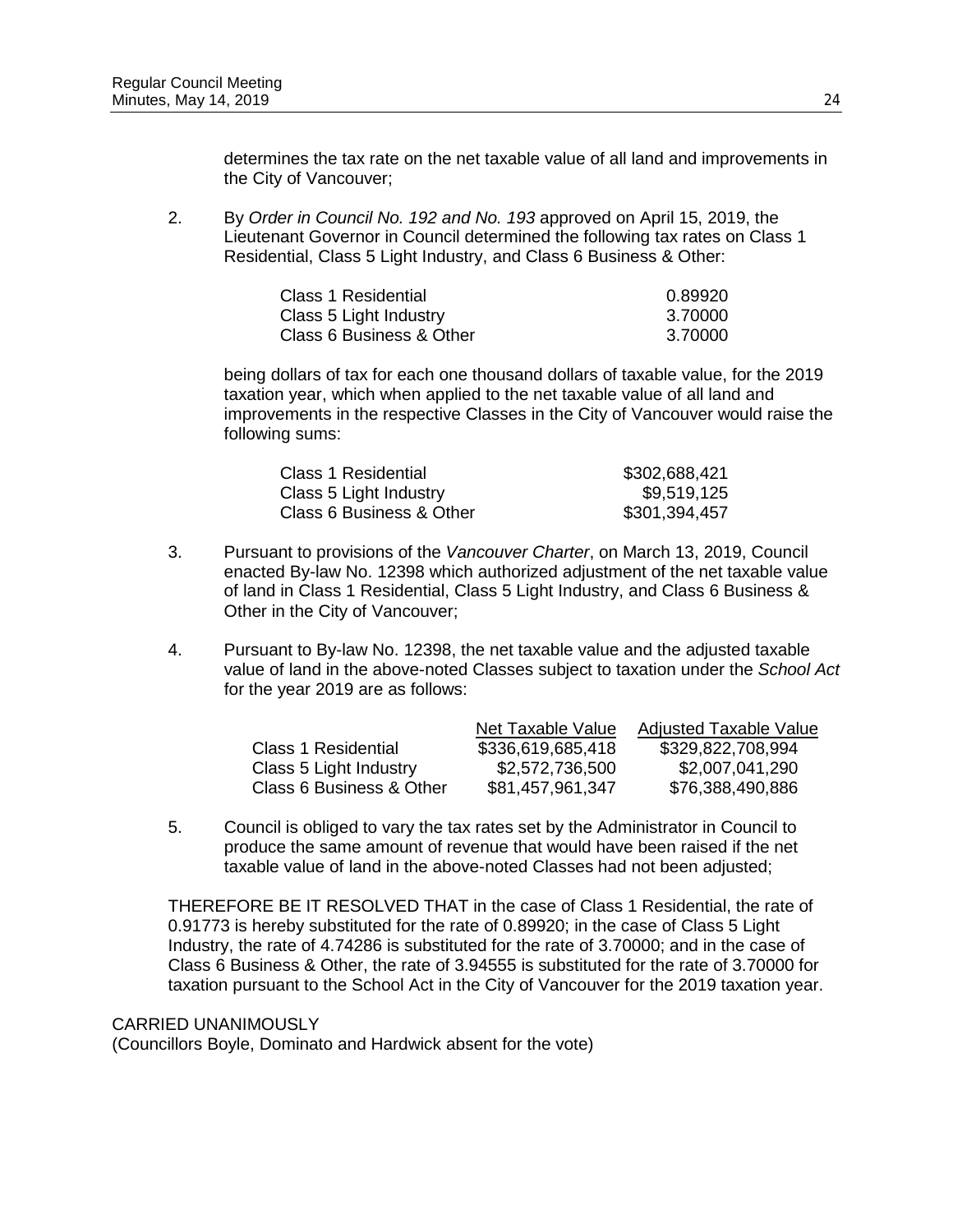### **3. 2019 Tax Levies for South Coast British Columbia Transportation Authority ("TransLink")**

MOVED by Councillor De Genova SECONDED by Councillor Carr

#### WHEREAS

- 1. Pursuant to Section 25 of the *South Coast British Columbia Transportation Authority Act*, the South Coast British Columbia Transportation Authority ("TransLink") in each year levies a tax on the net taxable value of all land and improvements in the City of Vancouver (excluding property taxable for school purposes only by special act);
- 2. By *South Coast British Columbia Transportation Authority 2019 Property Tax Bylaw No. 129-2019* and *Replacement Tax By-law No. 130-2019*, TransLink levied the following tax rates on Class 1 Residential, Class 5 Light Industry, and Class 6 Business & Other:

| Class 1 Residential      | 0.22160 |
|--------------------------|---------|
| Class 5 Light Industry   | 1.02480 |
| Class 6 Business & Other | 0.83900 |

being dollars of tax for each one thousand dollars of taxable value, for the 2019 taxation year, which when applied to the net taxable value of all land and improvements in the respective Classes in the City of Vancouver (excluding property taxable for school purposes only by special act) would raise the following sums:

| \$74,591,753 |
|--------------|
| \$2,636,540  |
| \$68,115,232 |
|              |

- 3. Pursuant to provisions of the *Vancouver Charter*, on March 13, 2019, Council enacted By-law No. 12398 which authorized adjustment of the net taxable value of land in Class 1 Residential, Class 5 Light Industry, and Class 6 Business & Other, in the City of Vancouver;
- 4. Pursuant to By-law No. 12398, the net taxable value and the adjusted taxable value of land in the above-noted Classes subject to taxation under the *South Coast British Columbia Transportation Authority Act* for the year 2019 are as follows:

|                          | Net Taxable Value | <b>Adjusted Taxable Value</b> |
|--------------------------|-------------------|-------------------------------|
| Class 1 Residential      | \$336,605,384,418 | \$329,808,407,994             |
| Class 5 Light Industry   | \$2,572,736,500   | \$2,007,041,290               |
| Class 6 Business & Other | \$81,186,212,147  | \$76,134,136,268              |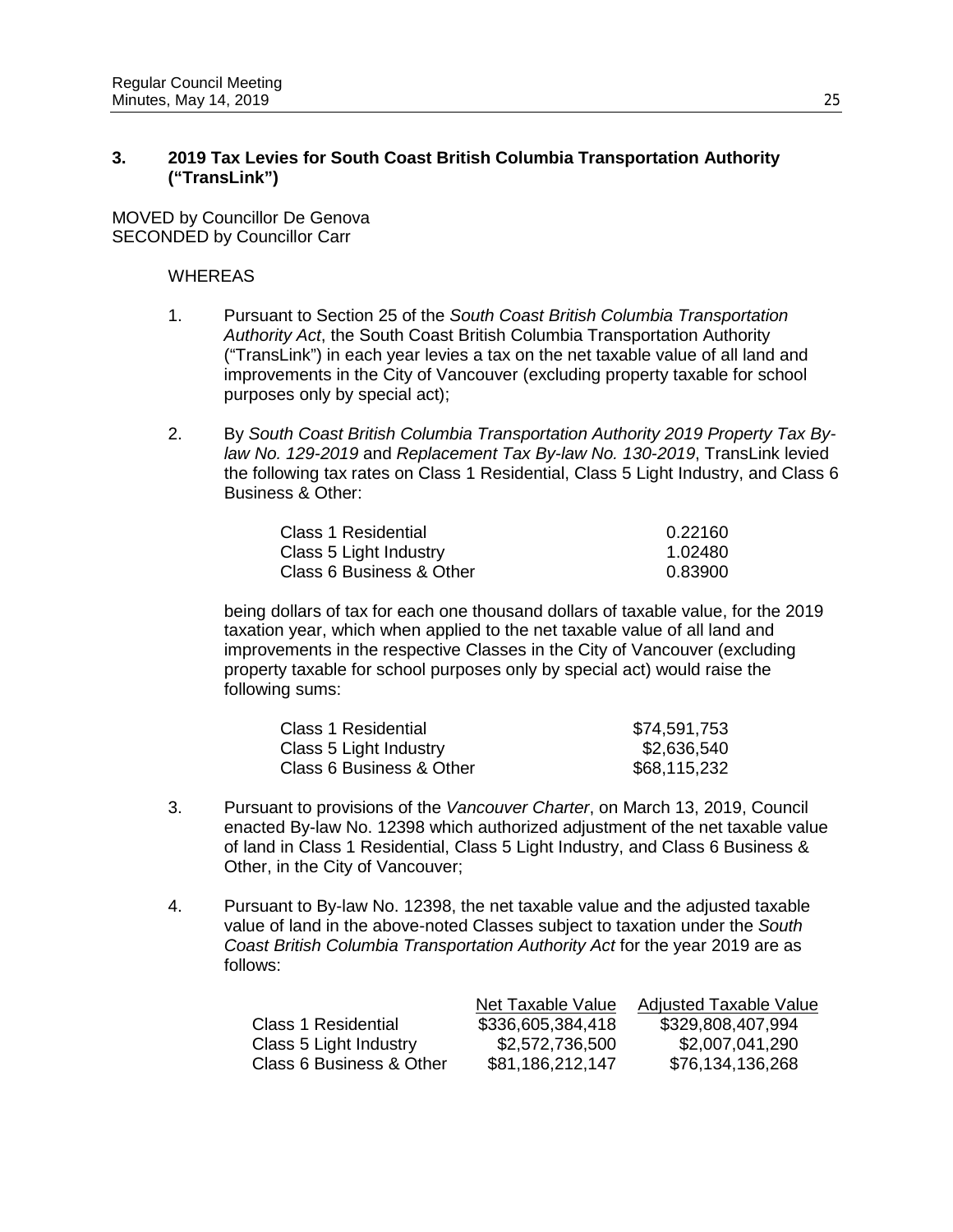5. Council is obliged to vary the tax rates set by TransLink in order to produce the same amount of revenue that would have been raised if the net taxable value of land in the above-noted Classes had not been adjusted;

THEREFORE BE IT RESOLVED THAT, in the case of Class 1 Residential, the rate of 0.22617 is hereby substituted for the rate of 0.22160; in the case of Class 5 Light Industry, the rate of 1.31365 is substituted for the rate of 1.02480; and in the case of Class 6 Business & Other, the rate of 0.89467 is substituted for the rate of 0.83900 for taxation pursuant to the *South Coast British Columbia Transportation Authority Act* in the City of Vancouver for the 2019 taxation year.

CARRIED UNANIMOUSLY

(Councillors Boyle, Dominato and Hardwick absent for the vote)

## **4. 2019 Tax Levies for British Columbia Assessment Authority**

MOVED by Councillor De Genova SECONDED by Councillor Carr

#### **WHEREAS**

- 1. Pursuant to Section 17(2) of the *Assessment Authority Act*, the British Columbia Assessment Authority ("BC Assessment") in each year levies a tax on the net taxable value of all land and improvements in the City of Vancouver (excluding property taxable for school purposes only by special act);
- 2. By *2019 Assessment Authority By-law No. 62*, BC Assessment levied the following tax rates on Class 1 Residential, Class 5 Light Industry, and Class 6 Business & Other:

| Class 1 Residential      | 0.03890 |
|--------------------------|---------|
| Class 5 Light Industry   | 0.10820 |
| Class 6 Business & Other | 0.10820 |

being dollars of tax for each one thousand dollars of taxable value, for the 2019 taxation year, which when applied to the net taxable value of all land and improvements in the respective Classes in the City of Vancouver (excluding property taxable for school purposes only by special act) would raise the following sums:

| Class 1 Residential      | \$13,093,949 |
|--------------------------|--------------|
| Class 5 Light Industry   | \$278,370    |
| Class 6 Business & Other | \$8,784,348  |

3. Pursuant to provisions of the *Vancouver Charter*, on March 13, 2019, Council enacted By-law No. 12398 which authorized adjustment of the net taxable value of land in Class 1 Residential, Class 5 Light Industry, and Class 6 Business & Other in the City of Vancouver;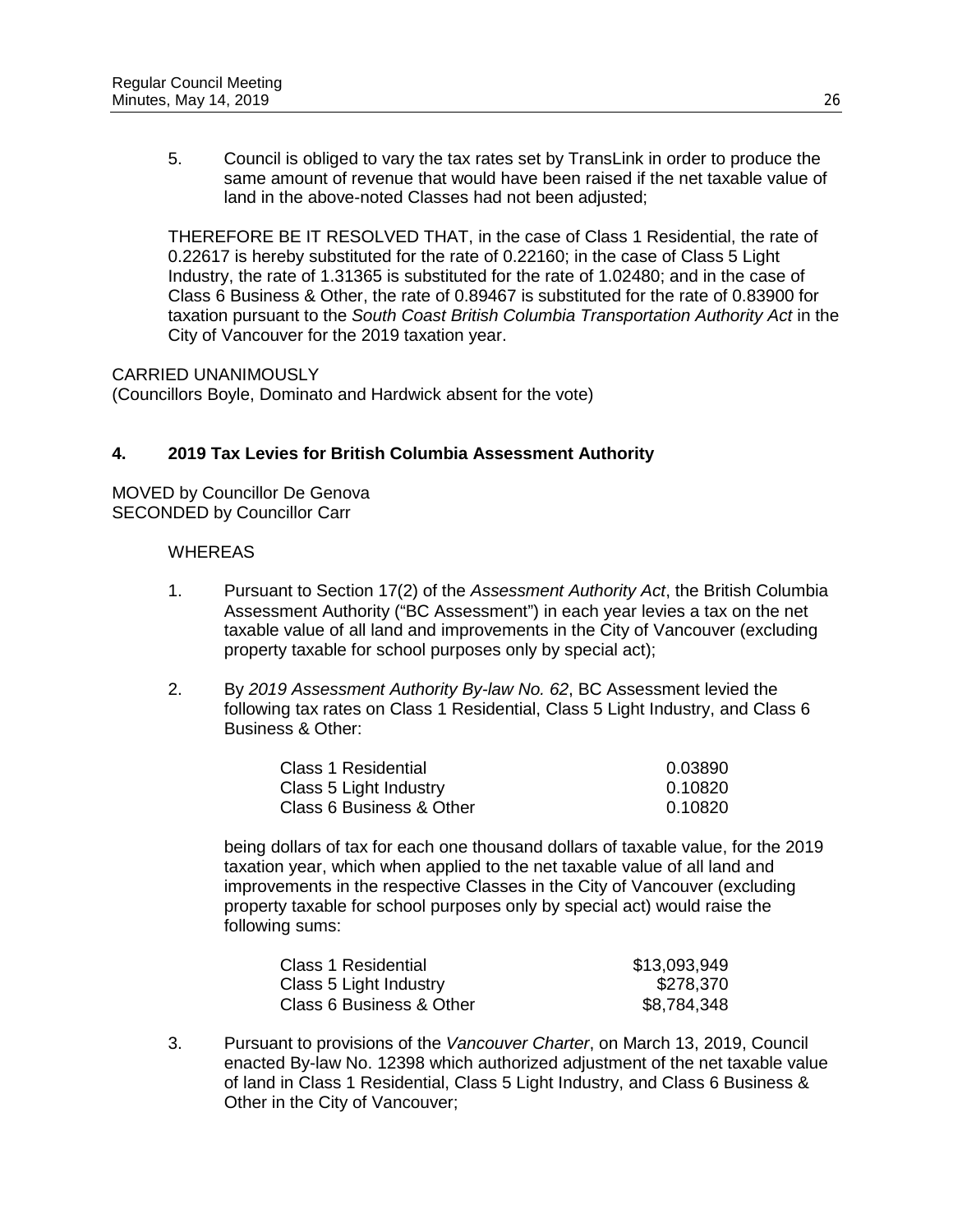4. Pursuant to By-law No. 12398, the net taxable value and the adjusted taxable value of land in the above-noted Classes subject to taxation under the *Assessment Authority Act* for the year 2019 are as follows:

|                          | Net Taxable Value | <b>Adjusted Taxable Value</b> |
|--------------------------|-------------------|-------------------------------|
| Class 1 Residential      | \$336,605,384,418 | \$329,808,407,994             |
| Class 5 Light Industry   | \$2,572,736,500   | \$2,007,041,290               |
| Class 6 Business & Other | \$81,186,212,147  | \$76,134,136,268              |

5. Council is obliged to vary the tax rates set by BC Assessment in order to produce the same amount of revenue that would have been raised if the net taxable value of land in the above-noted Classes had not been adjusted;

THEREFORE BE IT RESOLVED THAT, in the case of Class 1 Residential, the rate of 0.03970 is hereby substituted for the rate of 0.03890; in the case of Class 5 Light industry, the rate of 0.13870 is substituted for the rate of 0.10820; and in the case of Class 6 Business & Other, the rate of 0.11538 is substituted for the rate of 0.10820 for taxation pursuant to the *Assessment Authority Act* in the City of Vancouver for the 2019 taxation year.

CARRIED UNANIMOUSLY (Councillors Boyle, Dominato and Hardwick absent for the vote)

## **5. 2019 Tax Levies for Municipal Finance Authority of British Columbia**

MOVED by Councillor De Genova SECONDED by Councillor Carr

#### **WHEREAS**

- 1. Pursuant to Sections 17, 18(2) and 19 of the *Municipal Finance Authority Act*, the Municipal Finance Authority of British Columbia ("MFABC") in each year levies a tax on the net taxable value of all land and improvements in the City of Vancouver (excluding property taxable for school purposes only by special act);
- 2. By *Municipal Finance Authority of British Columbia Resolution No. 152, 2019*, MFABC levied the following tax rates on Class 1 Residential, Class 5 Light Industry, and Class 6 Business & Other:

| <b>Class 1 Residential</b> | 0.00020 |
|----------------------------|---------|
| Class 5 Light Industry     | 0.00070 |
| Class 6 Business & Other   | 0.00050 |

being dollars of tax for each one thousand dollars of taxable value, for the 2019 taxation year, which when applied to the net taxable value of all land and improvements in the respective Classes in the City of Vancouver (excluding property taxable for school purposes only by special act) would raise the following sums: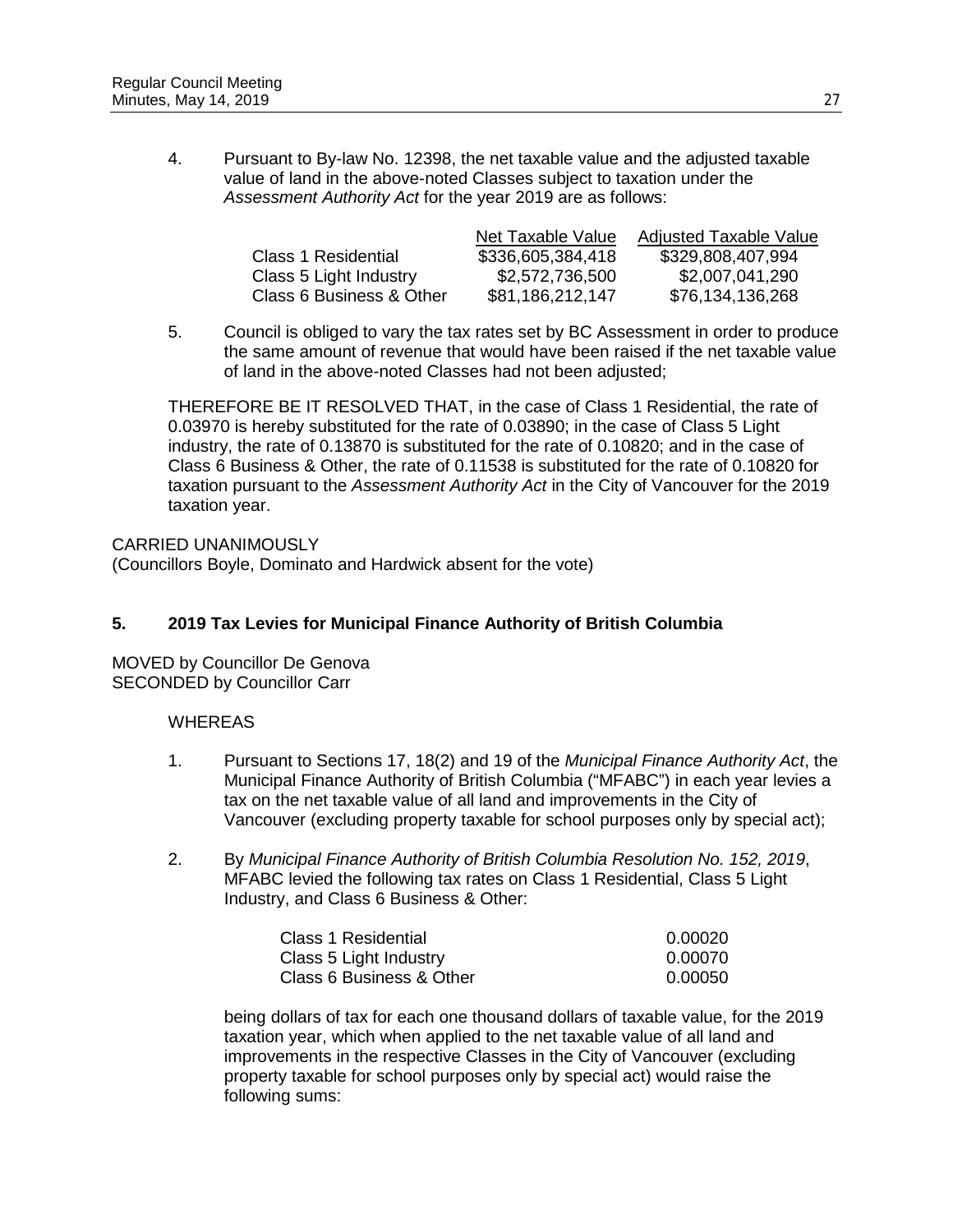| \$67,321 |
|----------|
| \$1,801  |
| \$40,593 |
|          |

- 3. Pursuant to provisions of the *Vancouver Charter*, on March 13, 2019, Council enacted By-law No. 12398 which authorized adjustment of the net taxable value of land in Class 1 Residential, Class 5 Light Industry, and Class 6 Business & Other in the City of Vancouver;
- 4. Pursuant to By-law No. 12398, the net taxable value and the adjusted taxable value of land in the above-noted Classes subject to taxation under the *Municipal Finance Authority Act* for the year 2019 are as follows:

|                          | Net Taxable Value | <b>Adjusted Taxable Value</b> |
|--------------------------|-------------------|-------------------------------|
| Class 1 Residential      | \$336,605,384,418 | \$329,808,407,994             |
| Class 5 Light Industry   | \$2,572,736,500   | \$2,007,041,290               |
| Class 6 Business & Other | \$81,186,212,147  | \$76,134,136,268              |

5. Council is obliged to vary the tax rates set by MFABC in order to produce the same amount of revenue that would have been raised if the net taxable value of land in the above-noted Classes had not been adjusted;

THEREFORE BE IT RESOLVED THAT, in the case of Class 1 Residential, the rate of 0.00020 is hereby substituted for the rate of 0.00020; in the case of Class 5 Light Industry, the rate of 0.00090 is substituted for the rate of 0.00070; and in the case of Class 6 Business & Other, the rate of 0.00053 is substituted for the rate of 0.00050 for taxation pursuant to the *Municipal Finance Authority Act* in the City of Vancouver for the 2019 taxation year.

CARRIED UNANIMOUSLY

(Councillors Boyle, Dominato and Hardwick absent for the vote)

#### **B. Motions on Notice**

*\* \* \* \* \**

*MOVED by Councillor Carr SECONDED by Councillor Wiebe*

> *THAT under section 6.8 of the Procedure By-law, Council suspend rule 10.6 of the Procedure By-law to allow members two minutes to introduce motions and one minute to ask questions of the mover.*

*CARRIED UNANIMOUSLY AND BY THE REQUIRED MAJORITY (Councillors Boyle, Dominato and Hardwick absent for the vote)*

\* \* \* \* \*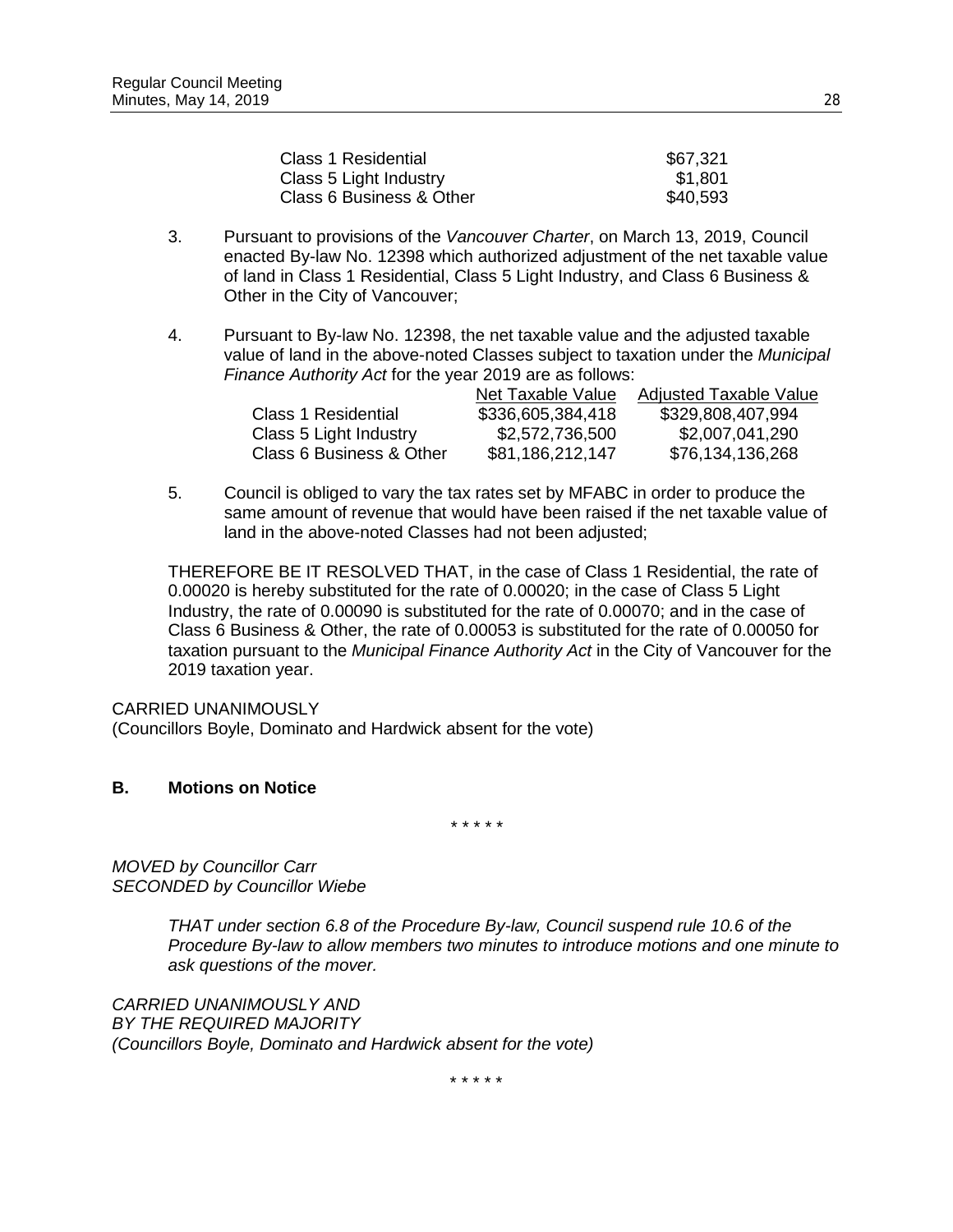### **1. Request for Leave of Absence**

MOVED by Councillor Carr SECONDED by Councillor De Genova

> THAT Councillor Bligh be granted a Leave of Absence for personal reasons from all meetings to be held on Wednesday, May 29, 2019, from 5 pm onwards.

CARRIED UNANIMOUSLY (Vote No. 04405) (Councillors Boyle, Dominato and Hardwick absent for the vote)

### **2. Supporting the Ban on Shark Fin Importation Act Bill S238**

MOVED by Councillor Kirby-Yung SECONDED by Councillor Wiebe

- 1. On April 11, 2017, Senator Michael MacDonald introduced Bill S-238, "An Act to amend the Fisheries Act and the Wild Animal and Plant Protection and Regulation of International and Interprovincial Trade Act (importation of shark fins)", also referred to as "The Ban on Shark Fin Importation Act". This Bill will create a law that will prohibit the inhumane act of shark finning in Canada and ban the importation of shark fins that have been harvested through shark finning;
- 2. The Canadian Government has banned "shark finning" in Canadian waters since 1994 as has the United States (2009) and the European Community (2003), but the sale and importation of shark fins continues in cities across Canada and the world;
- 3. In September, 2012, Vancouver City Council unanimously passed a motion instructing staff to work directly with the cities of Richmond and Burnaby in order to develop a common approach to ban the sale of shark fin in the three cities;
- 4. In April, 2017, Toronto City Council passed a motion expressing its support to the Prime Minister and Government of Canada for Bill S238, The Ban on Shark Fin Importation Act;
- 5. Shark finning is a wasteful, inhumane practice that involves cutting off a shark's fins and then tossing the still-live shark back overboard to drown, bleed to death, or be eaten alive by other animals. Each year, up to 73 million sharks are killed primarily for their fins, threatening one-third of open ocean sharks with extinction;
- 6. A ban on the importation of shark fin would have a significant impact on the shark fin industry in Canada and would reduce the demand for shark fin imports and subsequently the practice of shark finning. Endorsing Bill S-238 will demonstrate Council's commitment to protecting shark populations and help prevent the extinction of shark species.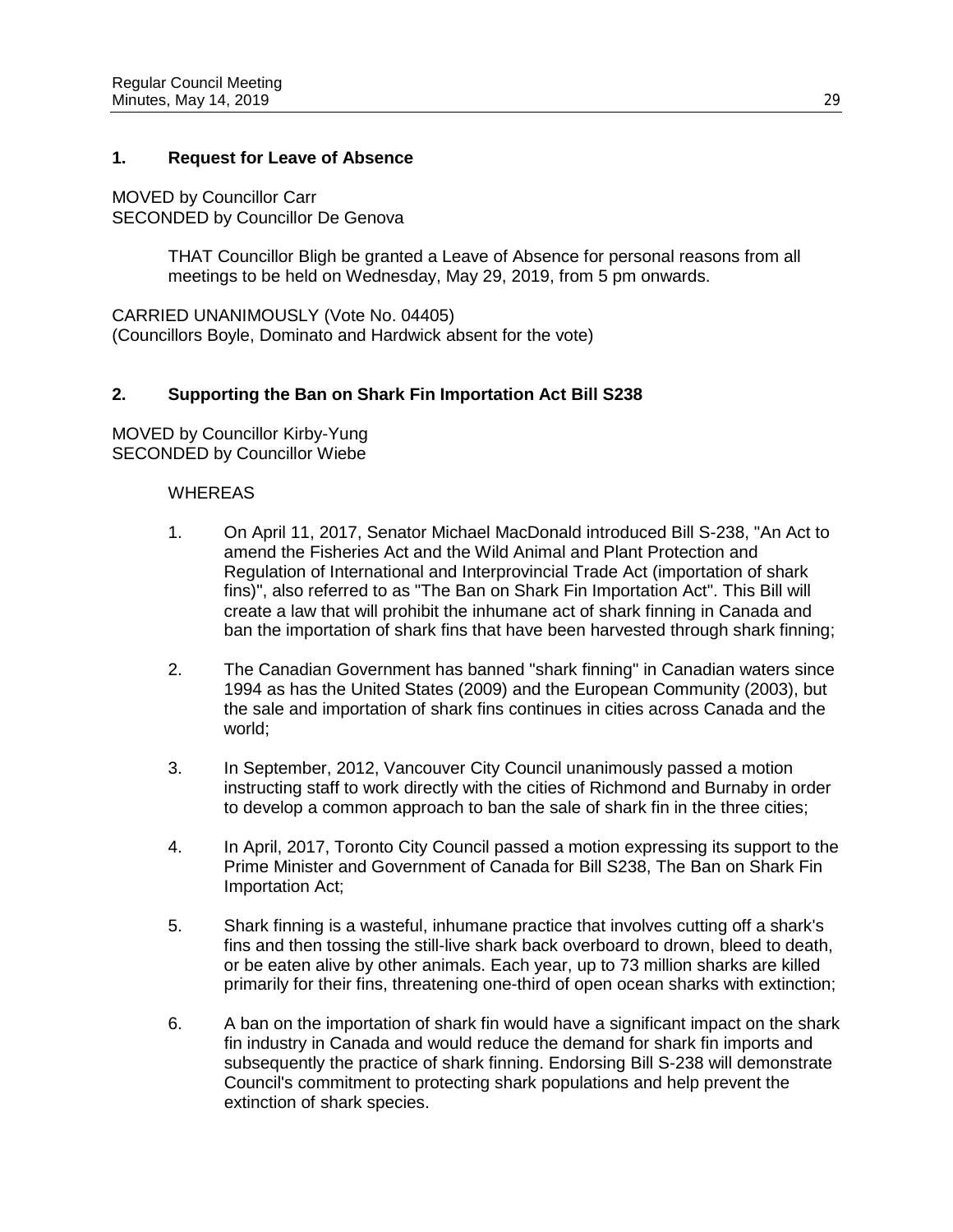THEREFORE BE IT RESOLVED THAT Council endorse Bill S238, The Ban on Shark Fin Importation Act expressing its support for protecting shark populations and the role they play in our marine ecosystems;

FURTHER THAT the Mayor, on behalf of Council, forward this motion to the Federation of Canadian Municipalities asking them to encourage other municipalities to express their support for Bill S-238.

CARRIED UNANIMOUSLY (Vote No. 04406) (Councillor Hardwick absent for the vote)

#### **3. Formalize the False Creek to the Fraser River Blueways**

MOVED by Councillor Wiebe SECONDED by Councillor Kirby-Yung

- 1. A blueway is a network of bodies of water, either on the surface (like rivers, creeks and lakes) or subsurface (aquifers). All blueways exist within a watershed – an area of land that catches rain/snow and where water flows downward into a specific river, stream, lake or acquifer. Blueways either exist in the present or formerly existed in the past. Present day blueways can be managed from the perspective of ecological preservation and stormwater management while former blueways are treated by restoring or daylighting them. Existing blueways and restored/daylighted blueways revive and protect ecosystems within our urban communities to help cities deal with the impacts of climate change. They improve water quality, absorb carbon and heavy rainfall, buffer floods, protect and expand urban forests, and increase biodiversity and wildlife habitats. By incorporating trails and bike paths, blueways can improve health and wellbeing, connect us to each other, and provide active ways of moving around the region. Currently, various creek networks exist within two watersheds: the China Creek Watershed and the Brunette Watershed;
- 2. Much of the creek network runs alongside the existing Central Valley Greenway and BC Parkway and is within close proximity to public transit at all points. Connecting and formalizing this blueway would increase access to water for local residents across three of BC's largest communities. By advancing the use of blueways in urban areas, the City of Vancouver can limit its biodiversity loss while educating the public on the value and benefits of reconnecting habitats and rehabilitating natural areas in order to allow species not only to survive, but thrive;
- 3. Significant work has already been done to create the Central Valley Greenway and BC Parkway through a collaborative effort by Translink, MetroVan, and the cities of Vancouver, Burnaby, and New Westminster. Many environmental stewardship groups have also kept the restoration of Still Creek and the Brunette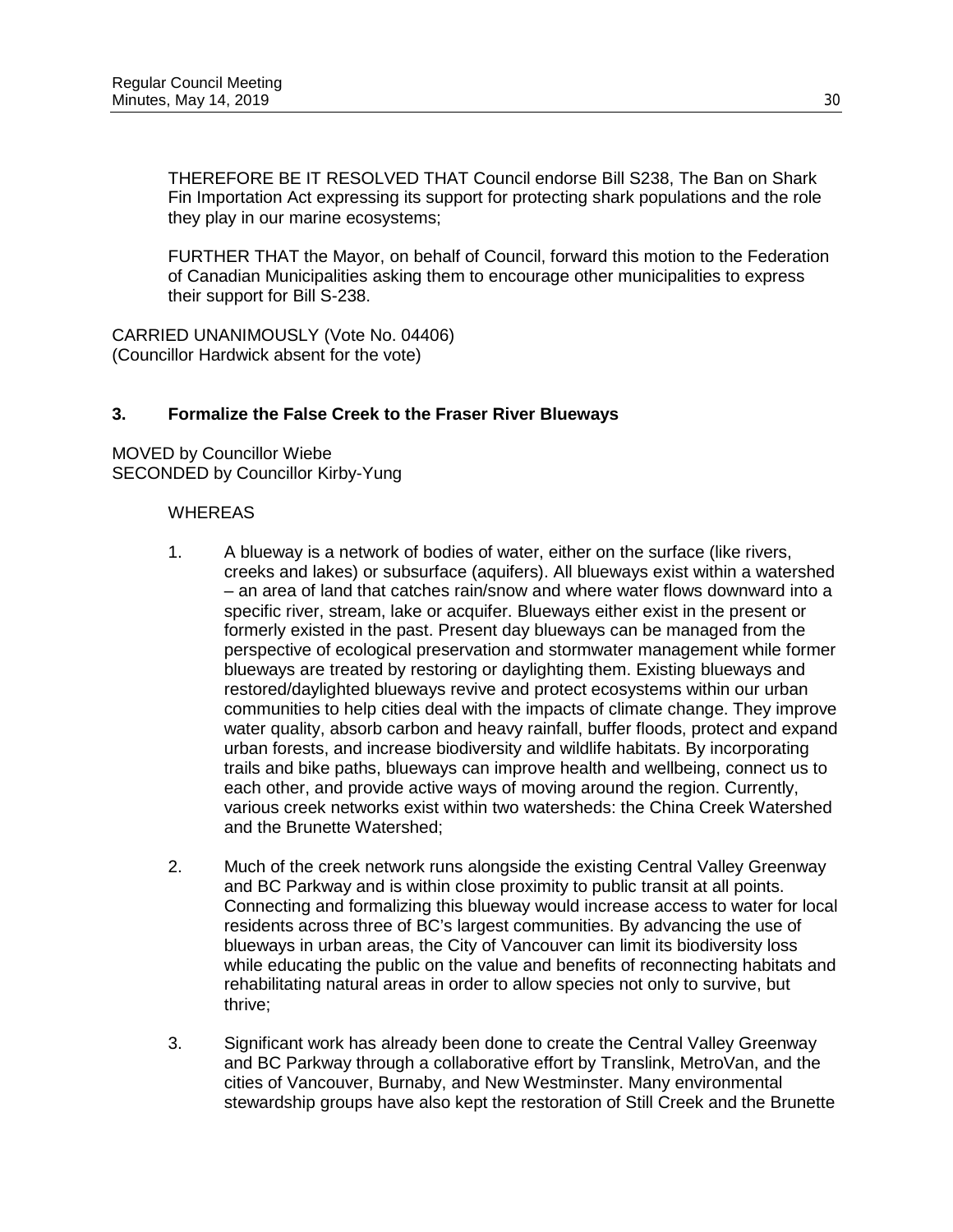River as a high profile issue. This blueways transformation process will enhance, restore and connect ecologically important systems along these paths;

- 4. In July 1988, Council endorsed Still Creek to be maintained as an open watercourse, and committed to pursuing day-lighting, alongside a continuous pedestrian/bicycle pathway linking Burnaby Lake to the B.C. Parkway at 29th Avenue Station. In July 2000, Council established the Still Creek Greenway Enhancement Fund. In July 2002, Council adopted the Grandview Boundary Industrial Area Rezoning and Development Policies and Guidelines which contain specific guidelines and a 10 and 50 year action plan to protect and enhance Still Creek. In December 2006, Council endorsed the Integrated Stormwater Management Plan (ISMP) for the Still Creek Watershed which identifies private and public actions to improve stormwater management, recreational opportunities, and creek health. In April 2008, Council authorized that the annual income from the lease of 2500 Skeena Street be held in the Still Creek Greenway Enhancement Fund for ongoing initiatives. Still Creek illustrates successful collaboration on ecosystem restoration between the cities of Vancouver and Burnaby in Metro Vancouver. Partnership, creative governance, community engagement, and innovative funding approaches were all essential components that helped the two cities come together to invest in ecosystem health and restore Still Creek, one of only two daylit streams in the City of Vancouver. After decades of pollution and neglect, this collaboration led to many benefits, including the return of spawning salmon, yet there still remains a lot of work to do;
- 5. Over the past 30 years, Burnaby and New Westminster have demonstrated strong leadership in creek restoration, natural asset protection, and ecosystem rehabilitation along this blueway. This intermunicipal work in the rehabilitation of the creek helped chum salmon return to the Vancouver section of Still Creek in 2012 for the first time in nearly 80 years. With the renewal of the Burnaby Lake lease there is an opportunity for Metro Vancouver to create a Regional Blueway that supports this effort;
- 6. The majority of work that remains lies in daylighting China Creek in Vancouver, expanding natural ecosystems and habitats along the entire blueway, and connecting it to other Green spaces along the way. The first step is developing a blueway transition plan to ensure the retention and protection of Vancouver's existing natural assets and real property along the route. The plan will aim to daylight creeks, expand biodiversity, create amenities and public spaces, and develop sub trails connecting it to other natural assets such as Trout Lake and Renfrew Ravine. There are many opportunities for different stakeholders, cities, regions, and nonprofits to join in a collaborative effort to realize a complete Blueway from False Creek to the Fraser River;
- 7. China Creek is currently buried in the False Creek flats. False Creek Flats may see significant redevelopment in the coming years under the False Creek Flats Area Plan (approved by Council on May 17, 2017), which can be built around or upon the daylighting of China Creek;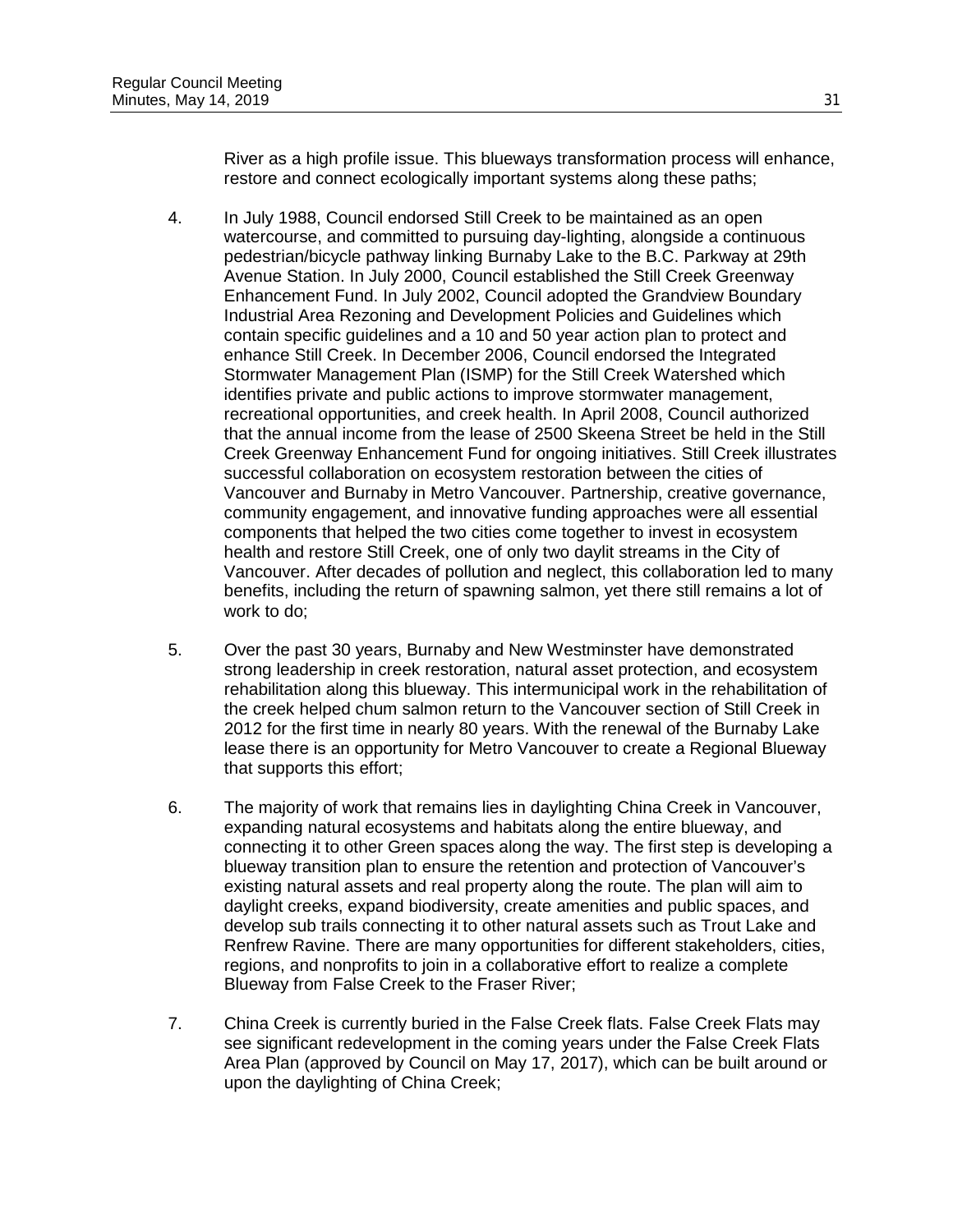- 8. In 2019, Vancouver City Council passed a Watershed Revival Plan, directing staff to report back with a scope of work to develop a comprehensive watershed management plan that includes prioritized strategies, including new land acquisition, protecting existing waterway and habitat connections, daylighting streams, and intergovernmental coordination with local First Nations and neighbouring municipalities;
- 9. The Vancouver Park Board's Parks and Recreation Services Master Plan set 10 goals to shape the next 25 years of Vancouver's parks and recreation. Goal 6 is to "create a green network that will connect our parks, waterfront and recreation areas" and includes a draft concept for an interconnected green network;
- 10. The Vancouver School Board approved the first ever Environmental Sustainability Plan in 2019 to advance five key themes: sustainability in education, green spaces, resource conservation and climate change, sustainability transportation and leadership in sustainability. Multiple schools will have connections to outdoor learning on the blueway, with Nootka Elementary having the potential to enhance a portion of the creek on VSB land;
- 11. Metro Vancouver develops and manages municipal components of the Regional Recreation Greenway Network, working with municipalities and First Nations to identify where appropriate measures to protect, enhance and restore ecologically important systems, features, corridors and establish buffers along watercourses, coastlines, agricultural lands, and other ecologically important features;
- 12. The British Columbia Salmon Restoration and Innovation Fund, a contribution program funded jointly by the federal and provincial government, will deliver up to \$142.85 million over 5 years to support BC's fish and seafood sector, and to ensure the restoration, protection and maintenance of healthy and diverse salmon populations and their habitats;
- 13. Infrastructure Canada will deliver \$3.917 Billion to municipalities through a bilateral agreement with the Province of British Columbia under four funding streams, including green infrastructure, over the next ten years;
- 14. The findings of a United Nations-backed report from the Intergovernmental Science-Policy Platform on Biodiversity and Ecosystem Services (IPBES) were approved by representatives of 132 governments in Paris in May 2019. The report warns that nature is declining globally at rates unprecedented in human history – and the rate of species extinctions is accelerating, with grave impacts on people around the world. The report also tells us that it is not too late to make a difference, but only if we start now at every level from local to global.

THEREFORE BE IT RESOLVED THAT Council direct City staff to develop a blueways transformation plan from False Creek to the Fraser River through Trout and Burnaby Lake and report back to Council in November 2019. The Plan is to:

1. Honour, respect and learn from the Musqueam, Squamish, Tsleil-Waututh and Kwikwetlem First Nations traditional and contemporary relationship to the land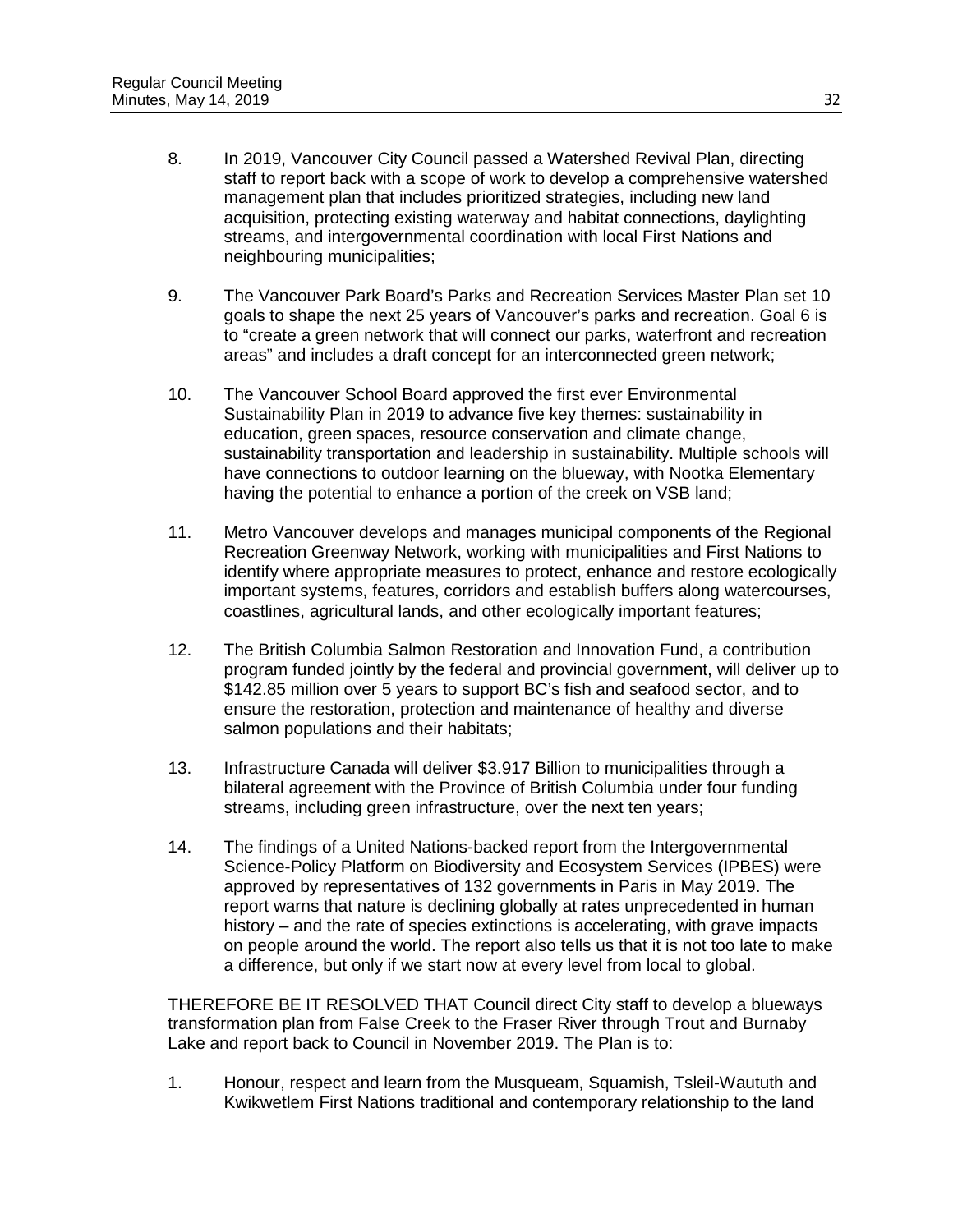and waterways and to explore opportunities to collaboratively plan for the future;

- 2. Align with current and developing City plans, policies and strategies, including the Shore to Core work already underway and to include this plan as part of the report back to Council in November 2019;
- 3. Clarify roles and responsibilities amongst the City of Vancouver, the Vancouver Park Board and the Vancouver School Board, in the delivery of the blueways from False Creek to Boundary Road;
- 4. Explore opportunities for collaborative planning with Metro Vancouver, the City of Burnaby and the City of New Westminster on a regional strategy, and;
- 5. Outline appropriate resourcing and coordination of staff, including exploring the establishment of a Blueways Enhancement Fund.

### referred

The Mayor noted requests to speak had been received.

MOVED by Councillor De Genova SECONDED by Councillor Fry

> THAT the motion entitled "Formalize the False Creek to the Fraser River Blueways" be referred to the Standing Committee on Policy and Strategic Priorities meeting on May 15, 2019, in order to hear from speakers, starting at 3 pm.

CARRIED UNANIMOUSLY (Councillor Hardwick absent for the vote)

## **4. Considering Animal Welfare in Vancouver's Procurement Policies**

MOVED by Councillor Fry SECONDED by Councillor Kirby-Yung

- 1. Procurement of goods and services by the City of Vancouver are guided by the Ethical Purchasing Policy (AF-014-01) and the Supplier Code of Conduct: these policies ensure that purchases by the City are informed by values like ethics and fair trade, fair wages and environmental impacts;
- 2. The City of Vancouver Procurement Policy, Ethical Purchasing Policy and Supplier Code of Conduct are not currently or explicitly informed by animal welfare, specifically but not limited to pest control, or animal related businesses;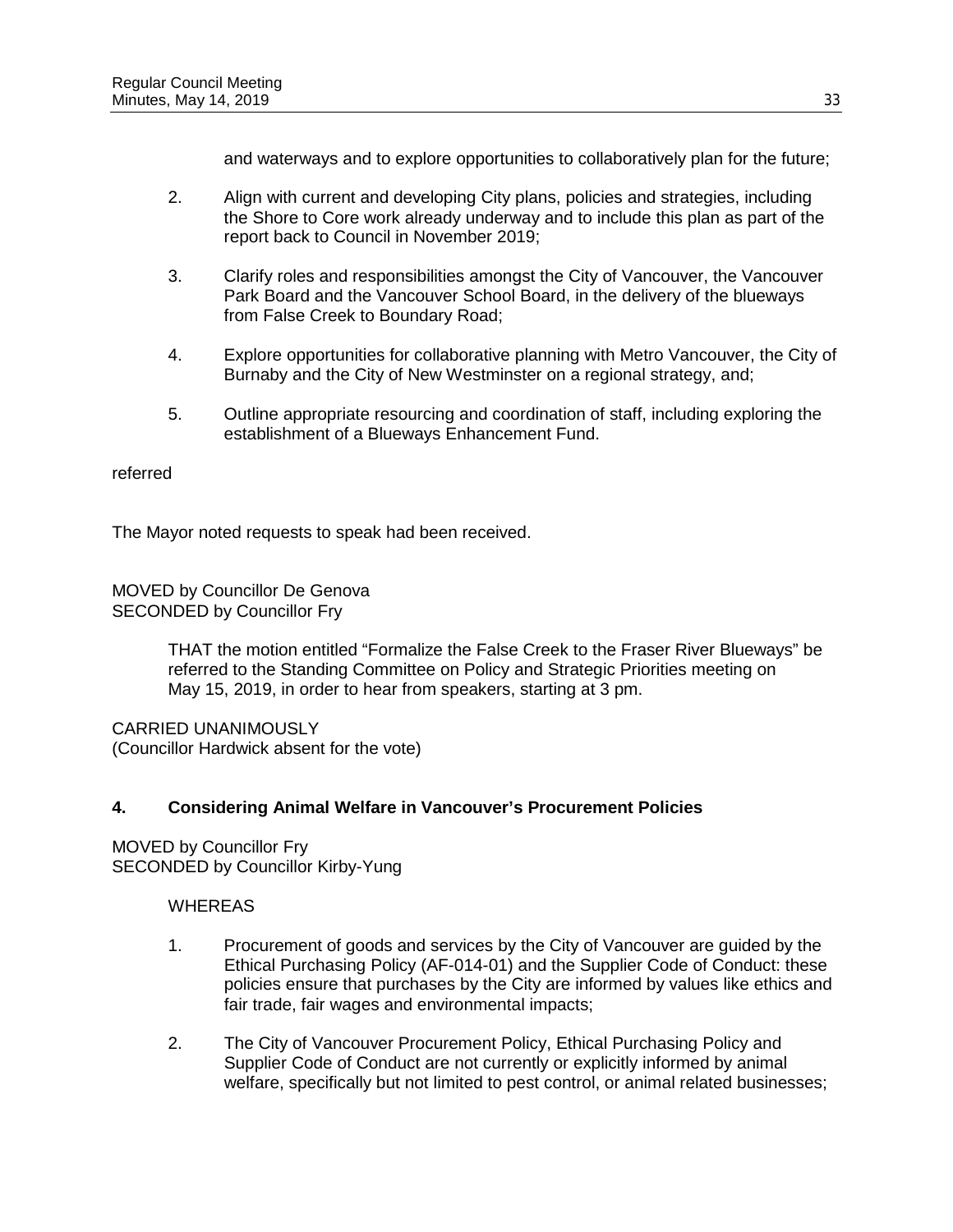- 3. The City of Vancouver purchases animal food products for hosted events can source third-party certified products;
- 4. Animal welfare is the scientific assessment of an animal's physical and mental state in relation to its quality of life, including experiences in life and death;
- 5. The basic necessities to ensure the welfare of animals under human control are legally enshrined and internationally recognized by the BC SPCA, Humane Canada, the Canadian Medical Veterinary Association, and many other professional groups as the Five Freedoms:
	- i. freedom from hunger, malnutrition and thirst;
	- ii. freedom from fear and distress;
	- iii. freedom from physical and thermal discomfort;
	- iv. freedom from pain, injury and disease; and
	- v. freedom to express normal patterns of behaviour;
- 6. Animal welfare accreditation and certification programs serve to further improve animals' quality of life in addition to the basic Five Freedoms. For example, auditing animal-related businesses (e.g. pest control, dog training, boarding, etc.) to ensure they follow a set of evidence-based standards, and use the kindest, most humane methods. Many of these said animal-related business services are accessed by the City of Vancouver, for building maintenance contracts and animal control directives;
- 7. Animal welfare farm certification programs offer third-party certification for the animal farming industry with assurance that the food products come from farms with "higher welfare" standards in place;
- 8. Foods such as foie gras (fatty liver of force-fed ducks or geese) or shark fin (slicing off a shark's fin and discarding the rest of the still-living animal to die) are harvested in an inherently inhumane manner and inconsistent with animal welfare practices;
- 9. In February 2019, the BC Ministry of Agriculture acknowledged the value of animal welfare by adopting into legislation the NFACC codes of practice for the care and handling of farm animals, which outline minimum care standards for animals;
- 10. In 2013, Vancouver became the first city in Canada to embrace "Meatless Monday," encouraging residents to forego meat for one day a week for the sake of the planet and their health, including lighter environmental footprint, and animal welfare.

#### THEREFORE BE IT RESOLVED

A. THAT Council affirms a commitment to progressive animal welfare as part of any ethical purchasing policies by the City of Vancouver.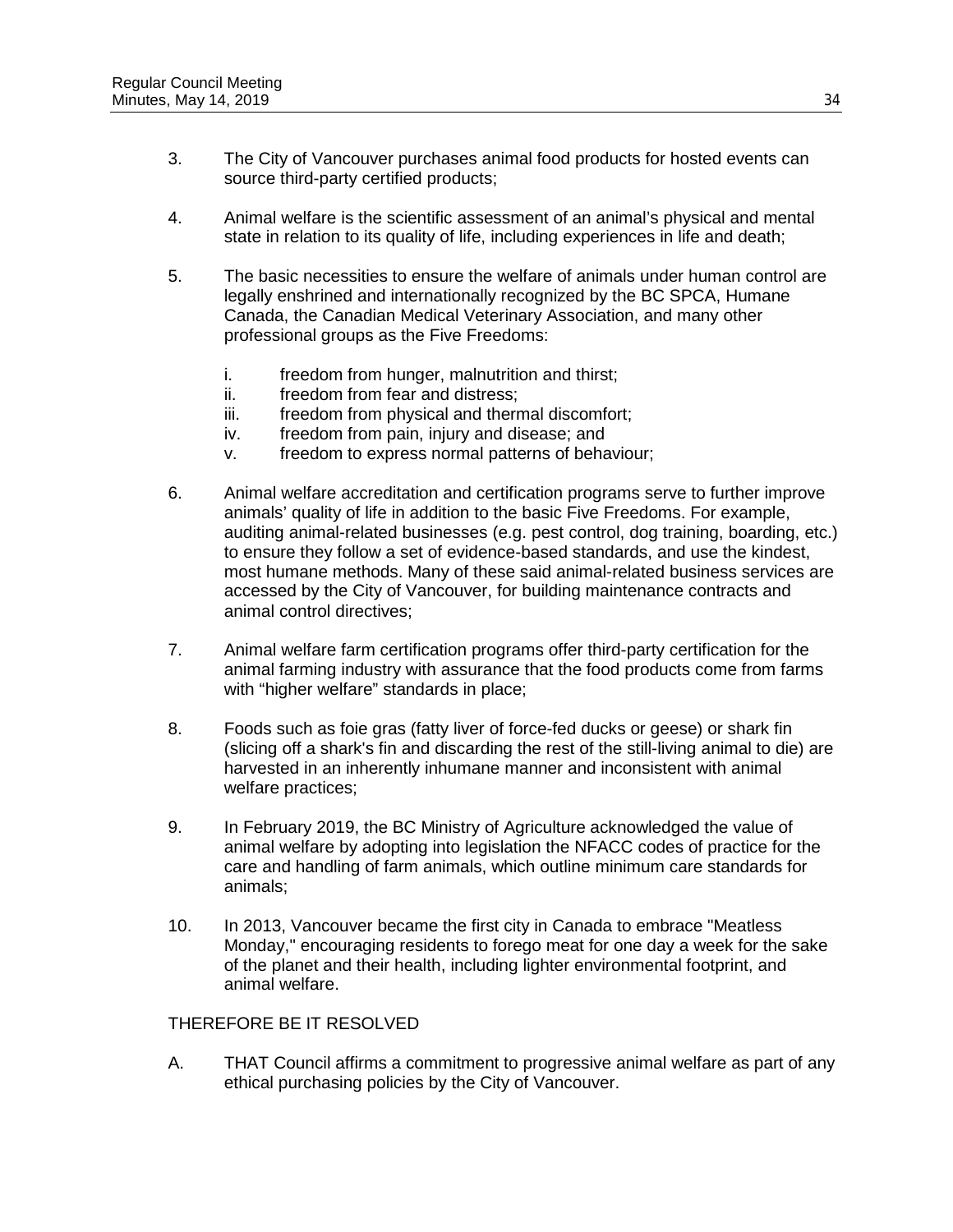- B. THAT staff review the City of Vancouver's Ethical Purchasing Policy and report back to Council with recommendations on how to incorporate animal welfare language into it.
- C. THAT staff review the City of Vancouver's Supplier Code of Conduct to ensure that City suppliers and their sub-contractors will operate, where applicable, within recognized animal welfare accreditation standards, specifically but not limited to pest control, or animal related businesses.

### referred

The Mayor noted requests to speak had been received.

MOVED by Councillor De Genova SECONDED by Councillor Carr

> THAT the motion entitled "Considering Animal Welfare in Vancouver's Procurement Policies" be referred to the Standing Committee on Policy and Strategic Priorities meeting on May 15, 2019, in order to hear from speakers, starting at 3 pm.

CARRIED UNANIMOUSLY (Councillor Hardwick absent for the vote)

### **5. Dealing with Doggie Doo Doo in Support of Vancouver's Zero Waste Goals and Cleaner Parks and Streets**

MOVED by Councillor Kirby-Yung SECONDED by Councillor Wiebe

- 1. The City of Vancouver is currently undertaking a dog waste collection pilot project that started in 2016 and involves six city parks. Red dog waste collection carts have been located at Charleson Park, Coopers Park, Grimmett Park, John Hendry (Trout Lake) Park and Hinge Park. Only minor expansion is currently contemplated for a further one to two parks in the coming year;
- 2. The goal of the dog waste pilot is to increase diversion of dog waste away from the landfill. Dog waste at the landfill creates methane, a powerful greenhouse gas;
- 3. The dog waste pilot program aligns with the City's Zero Waste goal;
- 4. By providing dog owners with a convenient disposal option, the collection pilot is also intended to support cleaner parks, green spaces, and streets. Keeping dog waste off the ground is important as people walk on paths and parks and no one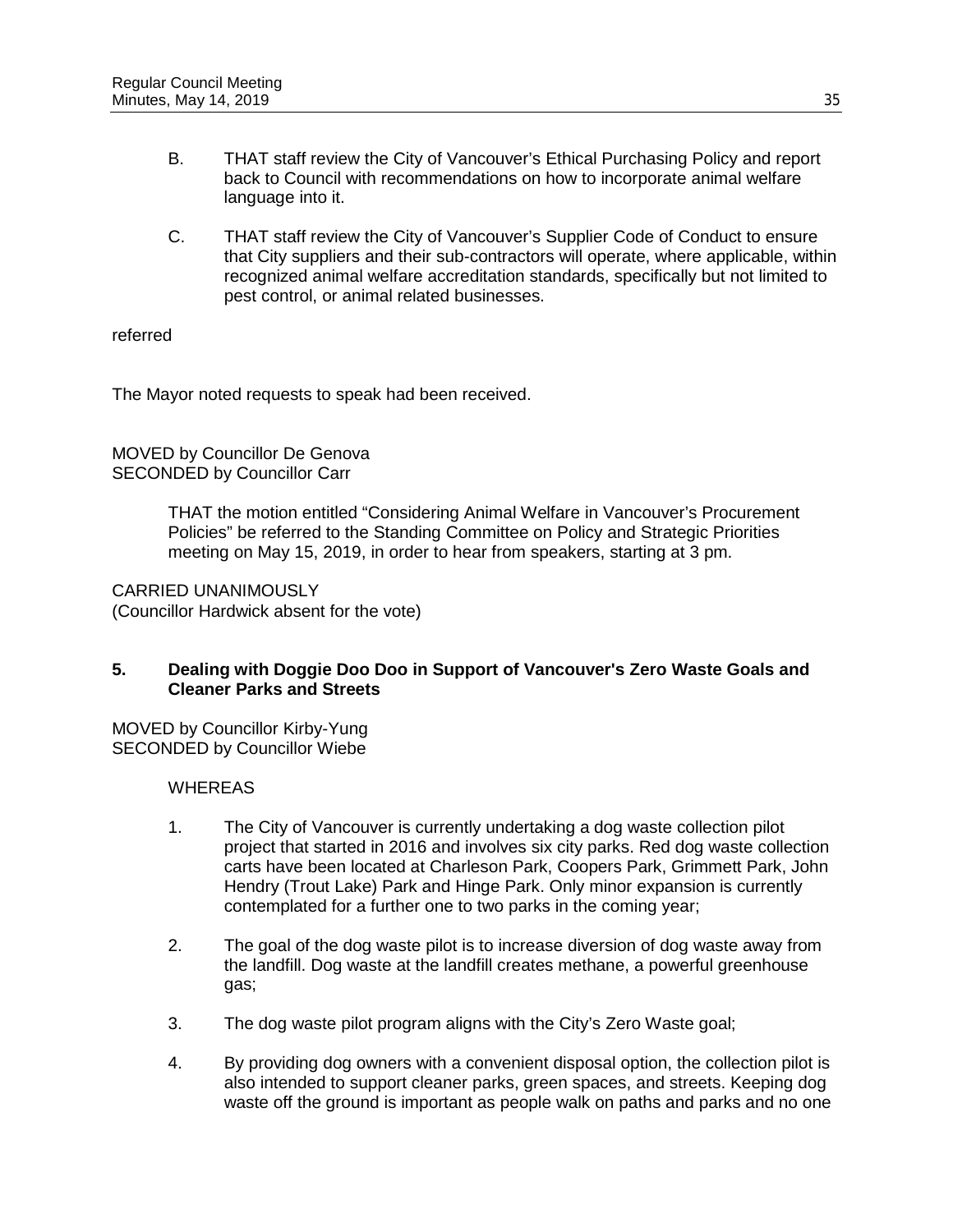wants to step or slip in dog waste. Dog waste is also smelly and poses health risks if not cleaned up and disposed of property. Plus dog waste is not a fertilizer, and does not disappear in the rain;

- 5. When red dog waste carts or bins are not available in public spaces, people's only disposal option is to place dog waste bags in general litter bins, which means contributing to the landfill. Disposal for residents involves bagging the waste before placing in a designated cart or in the garbage;
- 6. This motion aligns with recommendation 2.10 of the People, Parks and Dogs Strategy, to "Expand the separated dog waste program and promote initiatives to effectively manage dog waste". During the public engagement process, Vancouver residents were very supportive of more separated waste bins to address both odor issues and broader sustainability benefits;
- 7. In addition to the cost of bins, the City's processing of dog waste involves collection and manually separating waste from the bags. Bags are disposed as garbage, and dog waste is taken to the waste water treatment plant;
- 8. Metro Vancouver estimates that over 350,000 dogs produce dog waste each day;
- 9. Vancouver's urban dog population is growing. 2016 data from the City of Vancouver Animal Services group shows a steady increase in the number of licensed dogs over the last 12 years, with 21,332 licensed dogs. However the actual estimated dog population in Vancouver is between 32,390 and 55,947;
- 10. Currently there is only one vendor providing dog waste services across several municipalities;
- 11. For resident dog owners disposing privately, dog waste can be flushed in toilets and treated at a wastewater treatment plant with other sewage. Waste needs to be removed from bags; it cannot be flushed in them as they will clog plumbing and sewers. It should not be put in storm sewers on streets as these carry rain to natural creeks. Other private disposal options include using a collection service or building a composter.

## THEREFORE BE IT RESOLVED

- A. THAT Council direct staff to report back on costs, and barriers to expanding dog waste collection services throughout the City, as well as possible options to address any identified barriers.
- B. THAT the report back be provided to Council in time to enable consideration of the inclusion of expanded collection and waste management services in the 2020 operating budget.
- C. THAT staff consult and engage with Metro Vancouver staff to identify available waste management services and the opportunity for shared services.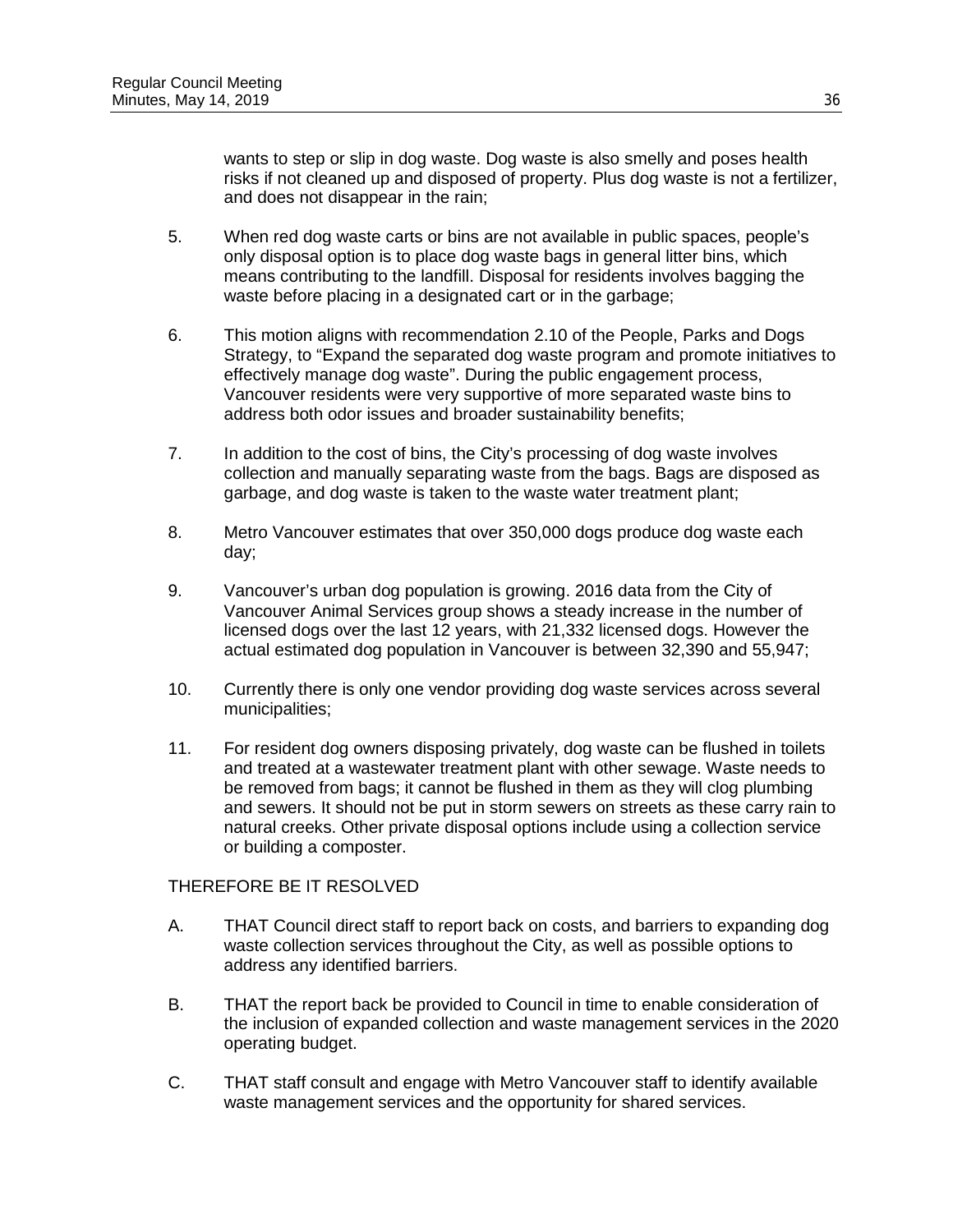D. THAT staff engage with the Vancouver Park Board staff to include any further considerations in the report back to Council.

CARRIED UNANIMOUSLY (Vote No. 04389) (Councillor Hardwick absent for the vote)

\* \* \* \* \*

At 5 pm, Council agreed to refer Motions on Notice 6, 7 and 8 to the Regular Council meeting following the Standing Committee on Policy and Strategic Priorities meeting on Wednesday, May 15, 2019, due to time constraints.

\* \* \* \* \*

# **6. Supporting the Call for Changing the Cheque Day Paradigm**

Due to time constraints, Council referred this item to the Regular Council meeting following the Standing Committee on Policy and Strategic Priorities meeting on Wednesday, May 15, 2019.

### **7. Recovering Outstanding City of Vancouver Related Costs from 4/20 Vancouver 2019, held in Sunset Beach Park and Affirm Support for the Mandatory Event Permit Process for Large Events and Festivals in the City of Vancouver**

Due to time constraints, Council referred this item to the Regular Council meeting following the Standing Committee on Policy and Strategic Priorities meeting on Wednesday, May 15, 2019.

## **8. Recognition and Action on the International Year of Indigenous Languages**

Due to time constraints, Council referred this item to the Regular Council meeting following the Standing Committee on Policy and Strategic Priorities meeting on Wednesday, May 15, 2019.

*\* \* \* \* \**

*Council recessed at 5 pm and reconvened at 9:56 pm.*

*\* \* \* \* \**

## **NOTICE OF MOTION**

#### **1. Moratorium on Demolition of Purpose-Built Rental**

Councillor Swanson submitted a Notice of Motion on the above-noted matter. The motion will be placed on the May 28, 2019, Regular Council agenda as a Motion on Notice.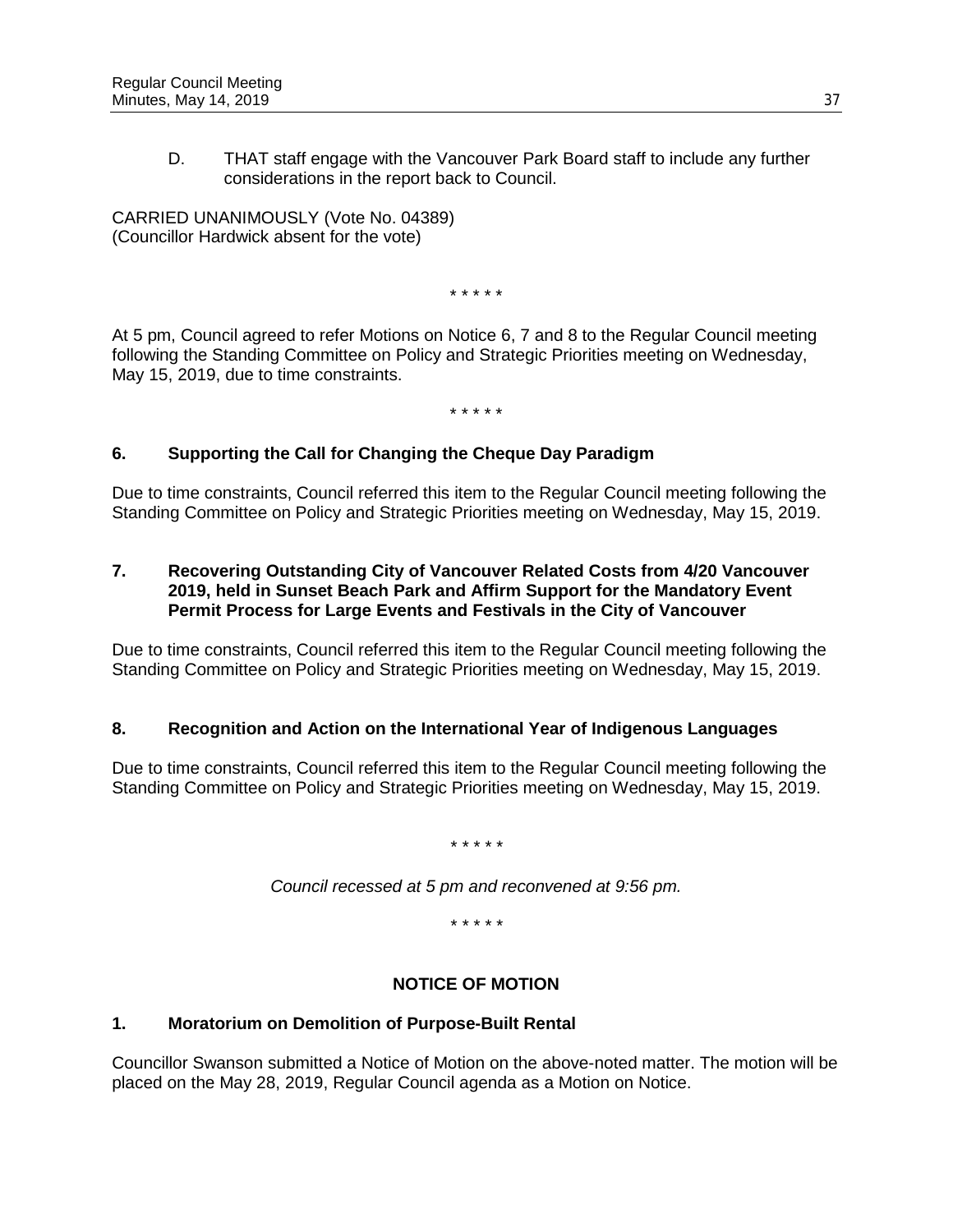# **2. Change the Rental Housing Official Development Plan so it Applies to C2 Areas**

Councillor Swanson submitted a Notice of Motion on the above-noted matter. The motion will be placed on the May 28, 2019, Regular Council agenda as a Motion on Notice.

## **3. Work with Other Levels of Governments to Reduce the Pollution Level Coming From Trucks**

Councillor Swanson submitted a Notice of Motion on the above-noted matter. The motion will be placed on the May 28, 2019, Regular Council agenda as a Motion on Notice.

# **4. Comprehensive Strategy for Night Economy**

Councillor Dominato submitted a Notice of Motion on the above-noted matter. The motion will be placed on the May 28, 2019, Regular Council agenda as a Motion on Notice.

# **5. Punjabi Market at 50 – Celebrating the Past and Planning for the Future**

Councillor Fry submitted a Notice of Motion on the above-noted matter. The motion will be placed on the May 28, 2019, Regular Council agenda as a Motion on Notice.

## **6. Exploring New Forms of Hospitality in Housing Tenure to Support Purpose-Built Rental**

Councillor Fry submitted a Notice of Motion on the above-noted matter. The motion will be placed on the May 28, 2019, Regular Council agenda as a Motion on Notice.

## **7. Addressing the Harms and Negative Impacts of Zoning Restrictions to Cannabis Stores in the Downton East Side**

Councillor Bligh submitted a Notice of Motion on the above-noted matter. The motion will be placed on the May 28, 2019, Regular Council agenda as a Motion on Notice.

\* \* \* \* \*

*At 10 pm, it was*

*MOVED by Councillor De Genova SECONDED by Councillor Wiebe*

*THAT the meeting be extended to complete the business on the agenda.*

*CARRIED UNANIMOUSLY AND BY THE REQUIRED MAJORITY*

\* \* \* \* \*